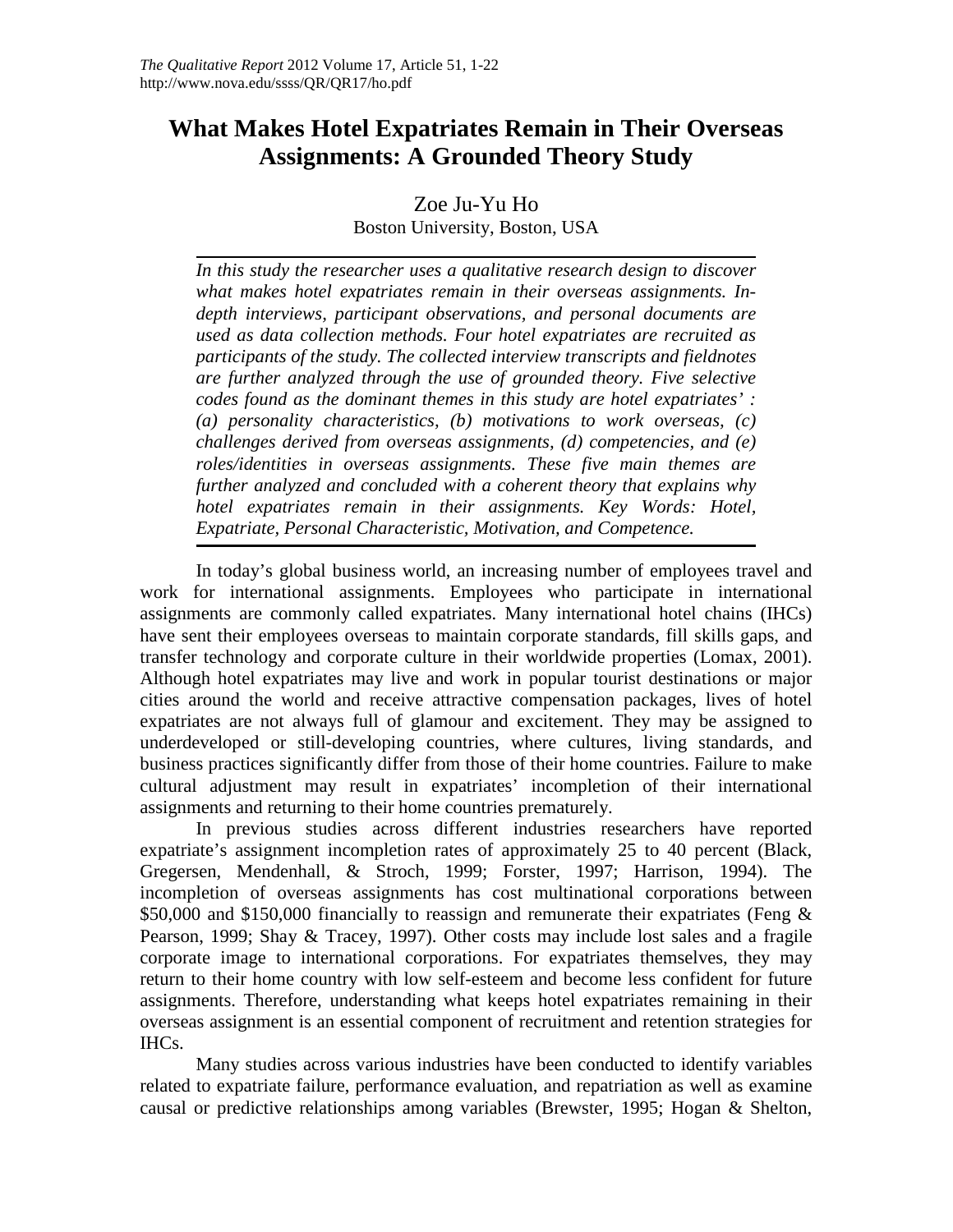1998; Lee & Liu, 2006; Mendenhall & Oddou, 1985; Ones & Viswesvaran, 1999; Teagarden & Gordon, 1995; Tung, 1981). However, in this study the researcher aimed to use a qualitative approach to explore what makes hotel expatriates stay in their international assignments. In order to provide a holistic insight into hotel expatriates' international experiences from their own perspectives, four preliminary research questions were developed:

- *How do hotel expatriates characterize their early lives, educational backgrounds, and personalities? How do these personal characteristics relate to their careers in the hotel industry?*
- *What motivate hotel expatriates to work overseas? What motivate them to continue working overseas?*
- *How do overseas assignments affect hotel expatriates values, beliefs, families, and social lives? How do they cope with the challenges derived from their overseas assignment?*
- *What do hotel expatriates learn from their overseas assignments? How do they see themselves in the overseas assignments?*

One of the key purposes of this research from business organizations' perspectives is to provide relevant information based on empirical data so that IHCs can implement in expatriates' recruitment and retention. Another key purpose is that novice hotel expatriates can refer the research findings as their guidance to help them remain on their overseas assignments. In addition, the research findings may assist hospitality educators in designing relevant curricula and help students develop competencies for their careers as hotel expatriates.

## **Research Methods and Designs**

In this study the researcher adapted a qualitative research design in order to gain rich descriptions of hotel expatriates' feelings, meanings and interpretations given to their international assignments. Qualitative research concentrates on understanding and explaining individuals' behaviors through collecting, analyzing, and interpreting their own words, actions, and records (Berg, 2004).

#### **Research Context**

In this study the researcher tried to answer the question of how hotel expatriates cope with cultural differences in their overseas assignments. Accordingly, it is important to identify the significance of the cultural differences between hotel expatriates' home countries and the countries where they were assigned. Based on Hofstede's (1980) study of national culture in 50 countries, Chinese culture has significant characteristics distinguishing it from Western culture in four dimensions—power distance, uncertainty avoidance, individualism versus collectivism, and masculinity versus femininity. Therefore, this researcher chose to select Western hotel expatriates who have working experience in the Greater China Area (GCA) as research participants. The GCA usually referring to China, Hong Kong, and Taiwan, is one of the most popular travel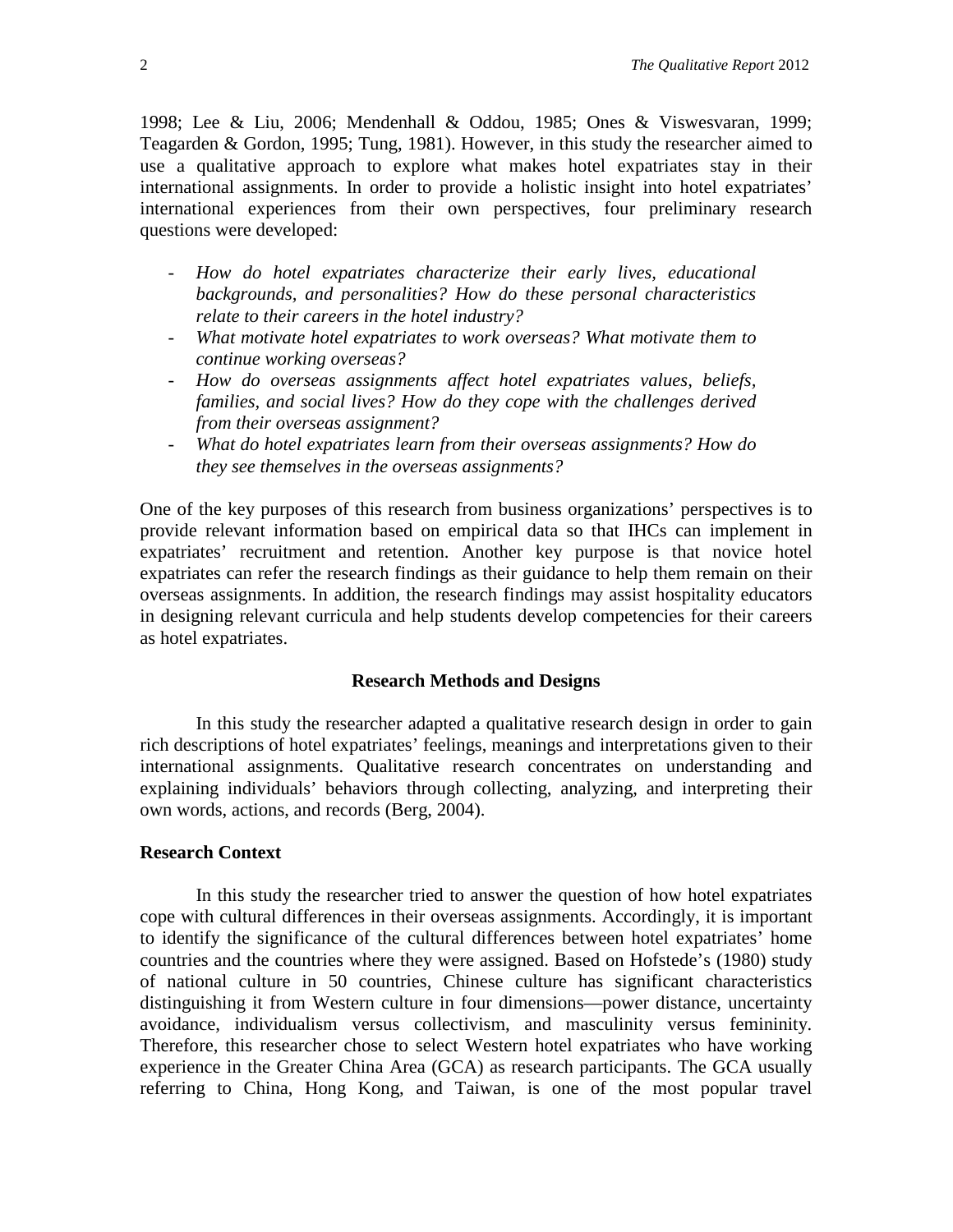destinations in Northeast Asia, according to a report in 2003 by the World Tourism Organization (WTO). As tourism and business travels continue to grow in the area, IHCs have targeted the GCA to expand their operations in the global market.

#### **Role of the Researcher**

The researcher had worked with hotel expatriates for several years in her home country, Taiwan. She was an executive assistant of a hotel general manager, who is an expatriate from Europe. In this role, the researcher came in contact with many other hotel managers that are also expatriates from other western countries. She has kept in close contact with her expatriate ex-colleagues, and this provided access to the network of hotel expatriates in the region. The researcher has now lived and worked in the United States for more than six years. Her personal experience of transitioning from Chinese culture to Western culture stimulated her curiosity about those Western hotel expatriates whom she had worked with in Taiwan.

In this study, the researcher was the primary research instrument in this study. The human instrument is an important part of qualitative research. Some quantitative researchers may argue that using a human instrument raises the issue of subjectivity. Glesne (1998) emphasized that any research activities such as deciding research topics, selecting frames of interpretation involve with subjectivity. However, by recognizing subjectivity, researchers can monitor it for more trustworthy research. Throughout this research, the researcher was constantly aware of subjectivity and sought to detect and understand any personal biases, prejudices, viewpoints, or preconceptions.

## **Sampling**

The researcher utilized a purposeful sampling strategy to recruit hotel expatriate participants. During the initial recruitment stage, the researcher contacted one of her former hotel expatriate colleagues and asked if he would participate in the study. After he had agreed to participate, she asked if he would refer any hotel expatriates in the GCA from his network to her. One hotel expatriate was referred. The researcher contacted her Taiwanese ex-colleagues who were still working in the hotel industry and asked them if they could refer any expatriates. Two of her ex-colleagues referred four hotel expatriates. Among six potential research participants, the researcher discovered that one hotel expatriate was a Chinese American, and another no longer worked in the hotel industry. Therefore, they were excluded in the study. A total of four hotel expatriates were recruited in this study. Internal Review Board approval was granted for the study, and informed consent was provided by the participants. Confidentiality of hotel expatriates' identities was assured by the use of pseudonyms. The demographic information of the participants was presented in Table 1.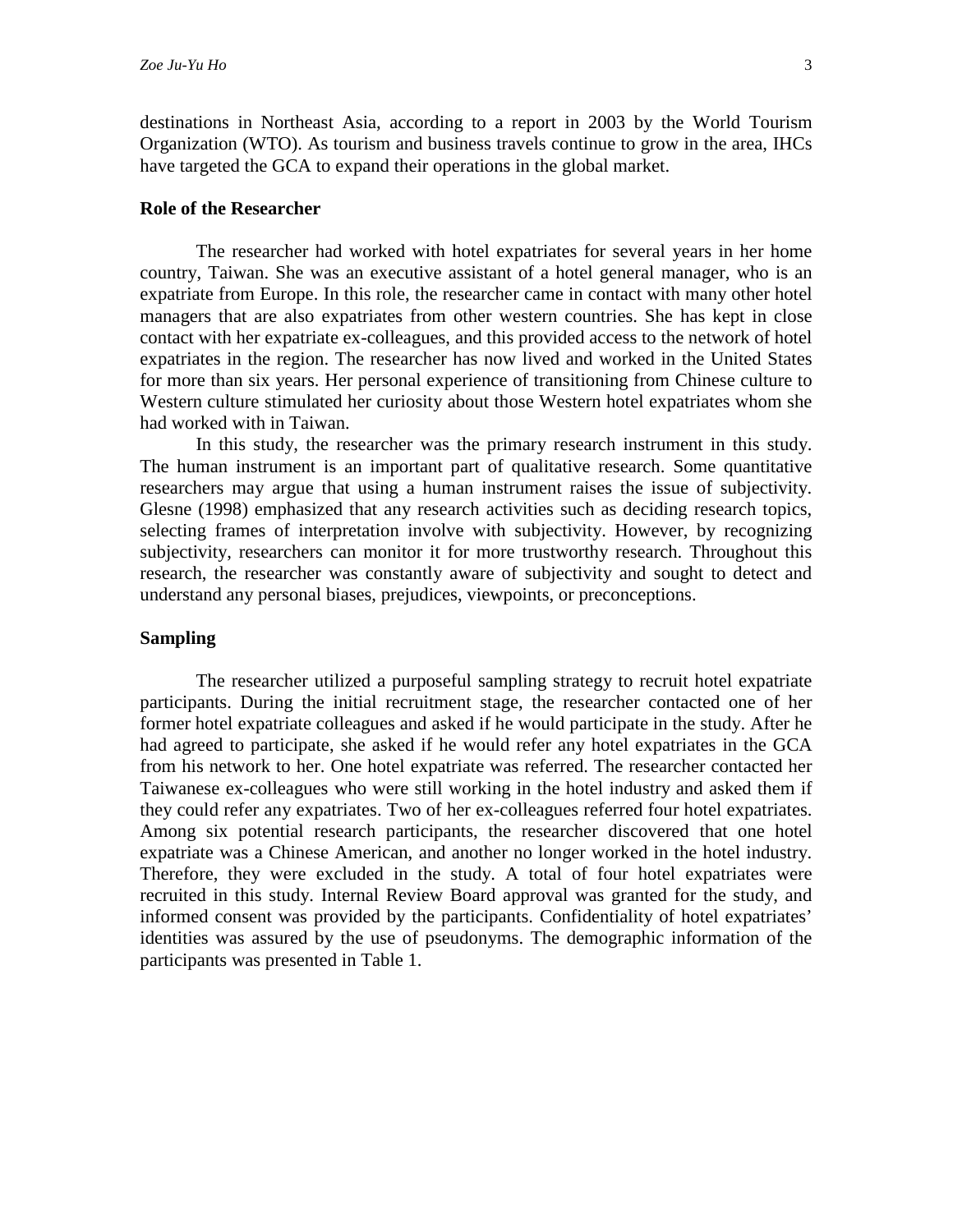| <b>Participants</b><br><b>Background</b> | Julian            | Leon                                  | <b>Marco</b> | <b>Simon</b>                   |
|------------------------------------------|-------------------|---------------------------------------|--------------|--------------------------------|
| Origin                                   | Austria           | Germany                               | Italy        | Austria                        |
| Gender                                   | Male              | Male                                  | Male         | Male                           |
| Age                                      | 45                | 66                                    | 45           | 58                             |
| <b>Education</b>                         | Bachelor's Degree | Apprenticeship &<br>Bachelor's Degree | <b>MBA</b>   | Apprenticesh<br>ip Certificate |
| <b>Marital status</b>                    | Married           | Divorced                              | Married      | Married                        |
| <b>Direct family members</b>             | $\Omega$          | $\Omega$                              | 3 daughters  | 1 son                          |
| No of countries worked                   | 10                | 24                                    | 14           | 9                              |
| <b>Years worked in the</b><br>industry   | 23 years          | 46 years                              | 23 years     | 43 years                       |

*Table 1*. Demographic Information of Hotel Expatriate Participants

#### **Data Collection**

The researcher used in-depth interviews, participant observations, and personal documents for data collections of the study. Glesne (1998) mentioned that the practice of relying on multiple methods commonly called triangulation helps ensure the validity and reliability of qualitative studies. Among three methods, in-depth interview was the primary data collection method in the study. An in-depth, semi-structured interview protocol was used to ensure that all participants provided information regarding their expatriate experience. The researcher interviewed all participants in English in the GCA where they worked for their overseas assignments. Each interview lasted approximately one and an half hours and was recorded by digital devices. The researcher hired a graduate student whose native language is English to transcribe the recorded interviews into verbatim written records, the accuracy of which was verified by comparing the tapes with the transcripts by the researcher.

The second data collection method, participant observations, was used to support the data gathered from the in-depth interview. Glesne (1998) emphasized that participant observations provide the opportunity for researchers to trust their participants by learning firsthand how the actions of participants correspond to their words. In participant observations, researchers act primarily as observers but have some interactions with studied participants (Spradley, 1980). In this study, hotel lobbies and expatriate offices where the participants worked were observed. These observations helped researchers in this study become acquainted with hotel expatriates' working environments. In addition, the participants' interactions with their employees and local communities were observed. Brief notes were taken during each observation, and detailed fieldnotes were later developed.

The third data collection method was personal documents. Personal documents including diaries, letters, pictures, records, and memorabilia can be used to incorporate into individuals' experience and behaviors (Taylor & Bogdan, 1998). This study used photographs, provided by participants, as personal documents to supplement the data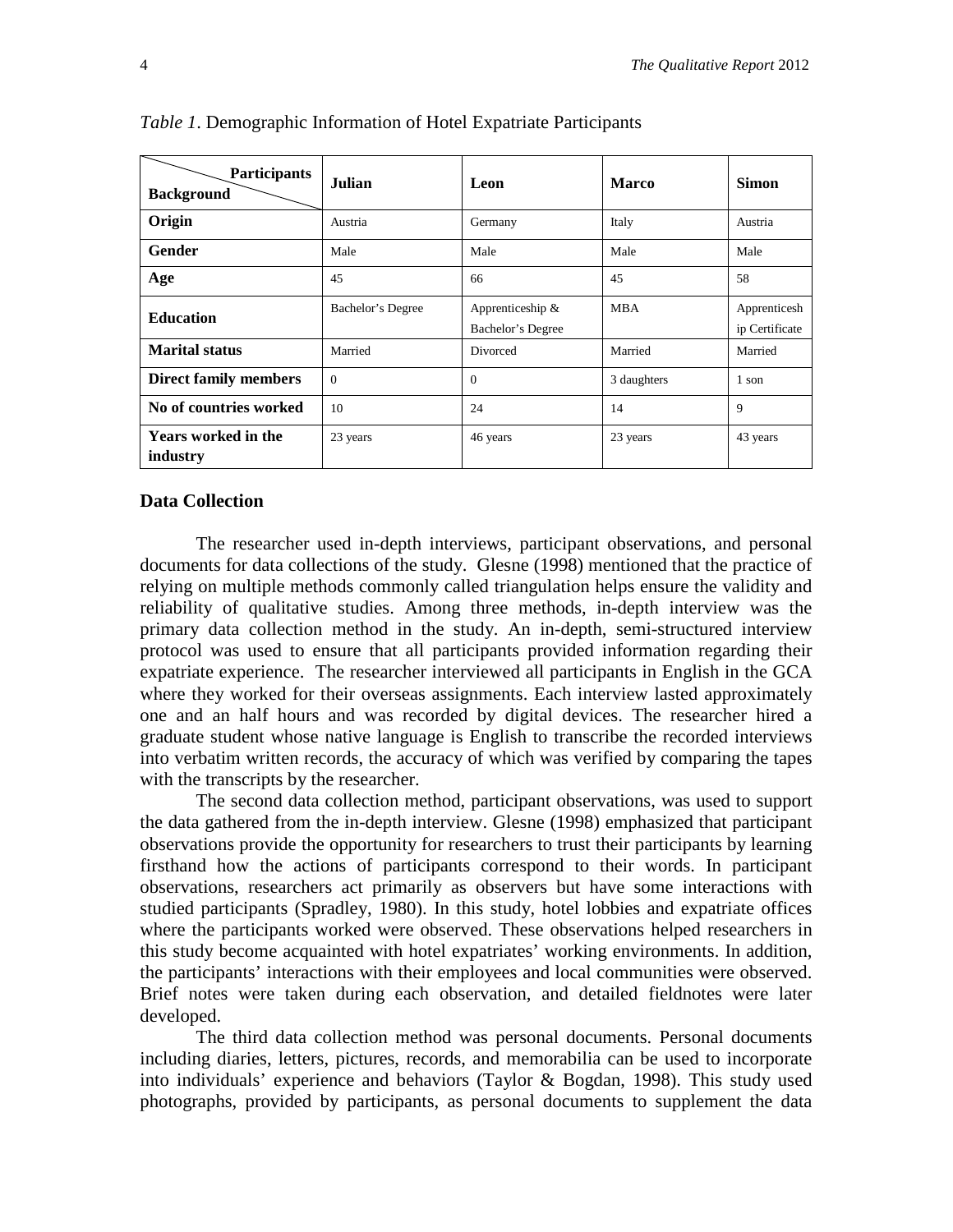source. Photographs record memorable moments such as family events, social gatherings, celebration of newborns, and other special moments of human lives. Reviewing these pictures helps hotel expatriate participants recall and make meaning of what they experienced during their overseas assignments. Participants were inquired to give brief descriptions of the photos they provided.

## **Data Analysis**

Grounded theory was used to conduct the data analysis in this study. Grounded theory, also called constant comparison method is a qualitative data analysis procedure (Strauss & Corbin, 1998), which involves a three-step process—open coding, axial coding, and selective coding (Bogdan & Biklen, 1998). In the study, interviews transcriptions, participant observation fieldnotes, and photograph documents were read and reread in order to find commonalities (open codes). Categories (axial codes) were created for each recurrent topic and were used as the basis for analyzing new data that were either classified into an existing category or used to modify or create new categories. Relationships among and between categories were explored and analyzed in order to identify underlying themes (selective codes). At final, researcher concluded a theoretical assertion based on the discovered main themes.

Like validity and reliability to a quantitative study, trustworthiness is of the utmost importance when conducting qualitative research. Qualitative researchers use trustworthiness to ensure if their work meets the criteria of credibility (internal validity), transferability (external validity), dependability (reliability), and confirmability (objectivity; Lincoln & Guba, 1985; Shenton, 2004). In this study, trustworthiness was constantly reviewed during the research design as well as during data collection in this study. The study utilized in-depth interviews, participant observation, and photographs to triangulate the findings. In addition, trustworthiness of the study was established through the use of peer debriefings and member checks. Peer debriefings were accomplished by sharing the data and ongoing data analysis with colleagues. Member checks involved two participants who were asked to provide feedback during data analysis, interpretation, and the formulation of the coherent theory. This served to ensure that the essence of participants' experiences was adequately described.

#### **Research Findings**

Based on the grounded theory, open codes, axial codes, and selective codes were developed in the study. The grounded theory data analysis map is shown in Figure 1. There were 71 open codes found in this study. These conceptual accounts were refined, based on their attributes and relationships to one another and combined into similar categories—36 axial codes. From axial codes, five selective codes as the dominant themes in this study were integrated, including expatriates' personal characteristics, motivations to become hotel expatriates, competencies, challenges derived from overseas assignments, and roles/identities in their overseas assignments. Based on the five dominant themes, a coherent theory was developed for this study.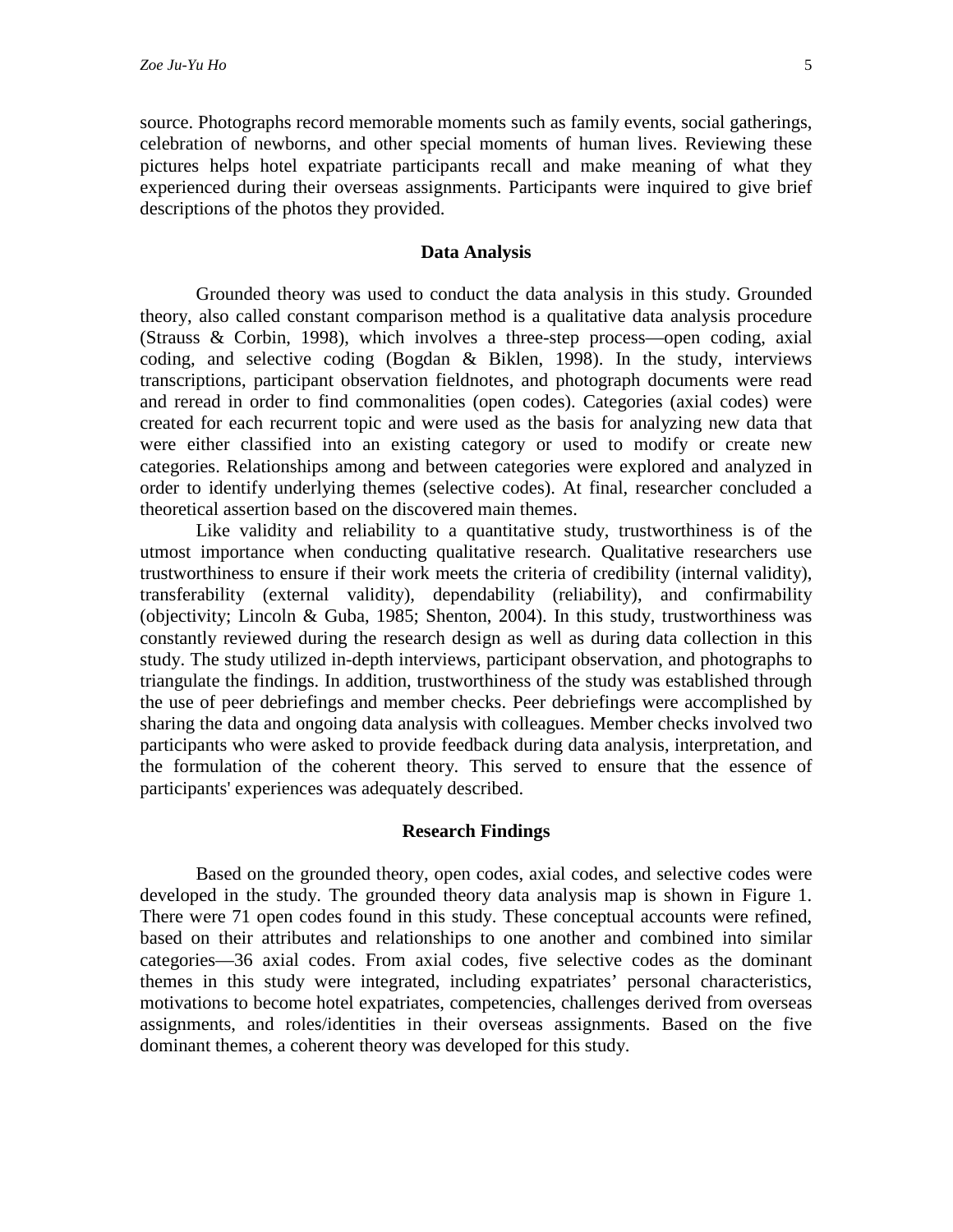

*Figure 1.* The grounded theory data analysis map

**Theme I: Personal Characteristics** *– A hand-on and people person who devoted to the hotel career with perseverance and an open mind*

Participants in this study were found to be very hands-on to actively involve themselves in hotel operations. Leon who was a general manager did not like to sit in his office but preferred to walk around the hotel property, observe his employees' performance, assist his staff if they encountered any operational problem, and take care of hotel customers. When Leon was a student in the apprentice school in Germany, he shared: "I was never [clearing throat] a very good student [sniff]. I, uh, don't like to sit, uh, in the bench and listen to instruction. I'm uh, very operational. I like to be in the kitchen."

Participants were also found to like to meet people, work with people, and make friends from all over the world. They stated:

I am a people person. I like things with people, I decided either to be a doctor or to become a hotel manager; both have to do with people. (Julian) Uh, I know when I worked [in the hotel], this has to do with people most of the time. That means, uhm, it is in both ways for the customers and for the associates. (Julian)

You live a life that you meet a lot of people, you meet thousands and hundreds of thousands of people, and you might have a fantastic relationship. (Marco)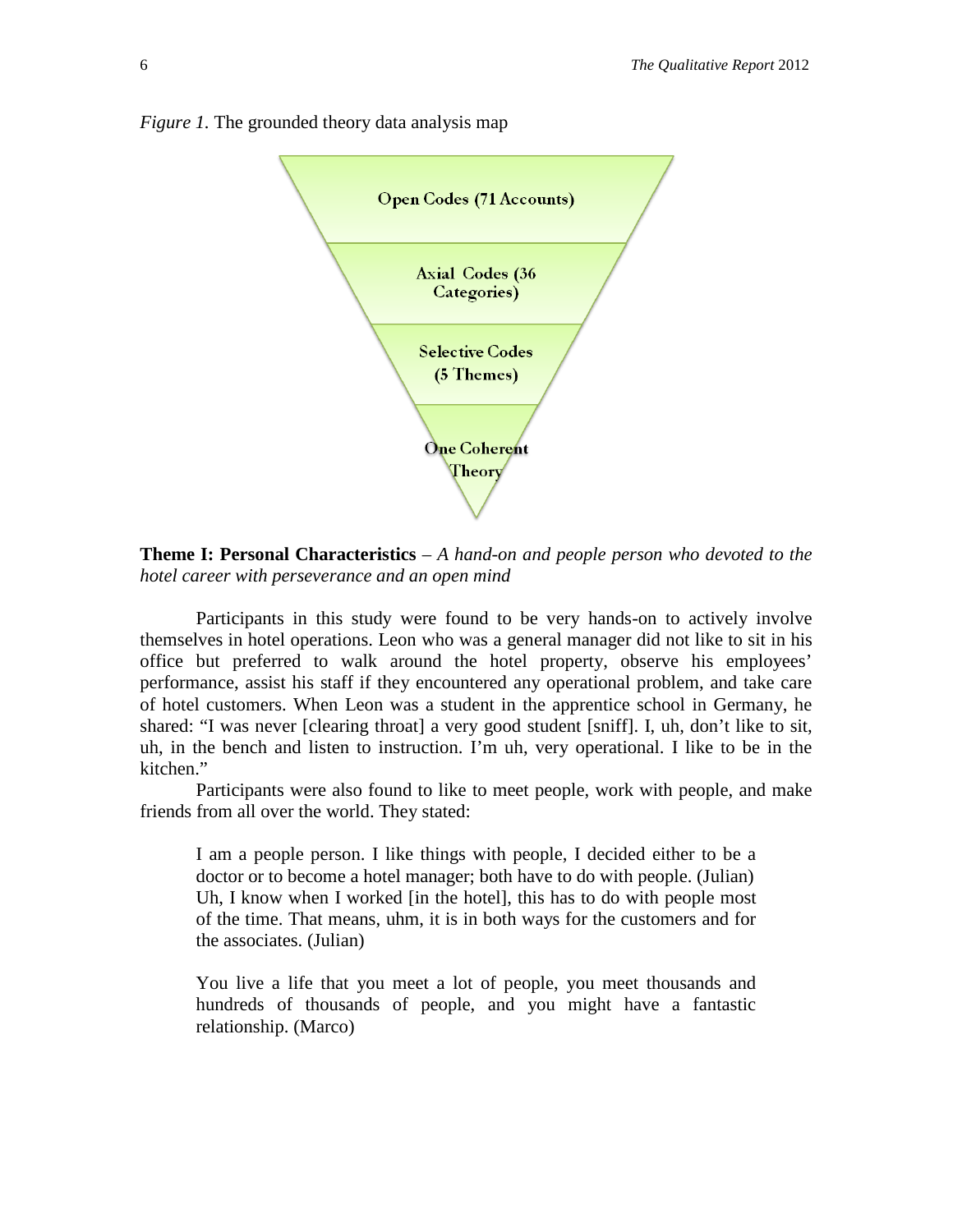So to me, all every weekend, there're always activities. We always arrange every weekend two parties for the four weeks leading to Christmas [sigh]. My goodness, you know, heavy drinking and socializing. (Simon)

Devotion to the hotel industry was another key personal trait found in this study. Participants spent extended hours working in the hotel for many years and yet still enjoyed doing it very much. They noted:

You don't do this [working in the hotel] as a 9 to 5 job, but you do it really because you want to do it. You want to look beyond, uh, beyond the frontiers. (Marco)

And just for your information, today, until now, I did not have a time to eat. I did not [have] breakfast; I did not [have] lunch, until now. Because all people they want to see you, and I want to make sure that I don't miss a lot of uhm, opportunities. And you may believe that and until today, the last time my meeting was last night at 9 o'clock. But, Thank God, I take vitamins [laugh]. (Marco)

Many of my friends, say you are 66 years old, why don't you retire, and I simply say what shall I do then? You know, if I have nothing to do, you know, I wouldn't know what to do with myself. This entire industry which I am creating or the hotel which I manage, it's my entire life. If you take this away from me, I wouldn't know how to live. To sit either at home, and do absolutely nothing, I think it would be a nightmare [laugh]. (Leon)

So a lot of dropouts [from hotel schools], because a lot of people say that you know, this is not my kind of cup of tea to work many hours. For the people who know they want to do it, they stick to it, they're happy. I have not [had] one day where I'm not happy in my work 'cause it's what I like to do. (Julian)

You become married to the job. And once a hotelier, you're always a hotelier. I think we couldn't work in any other industry. Once you're there, you're there [in the hotel] forever until you die, you know, or retire. I don't know what other job I would have liked to do, you know. (Simon)

Another characteristics found in the participants was being persevering. They worked very hard for this industry that they loved very much. They added:

This master cooks they are known to be very, very tough people to work for. So, uh, they were not very educated but they're very harsh in their training methods. And I remember clearly that many evenings, I came home crying on my mother's shoulder and would say you know, I can't stand it anymore. I think it is because of my mother uh, encouraging me and uh, telling me you have chosen it because you like cooking.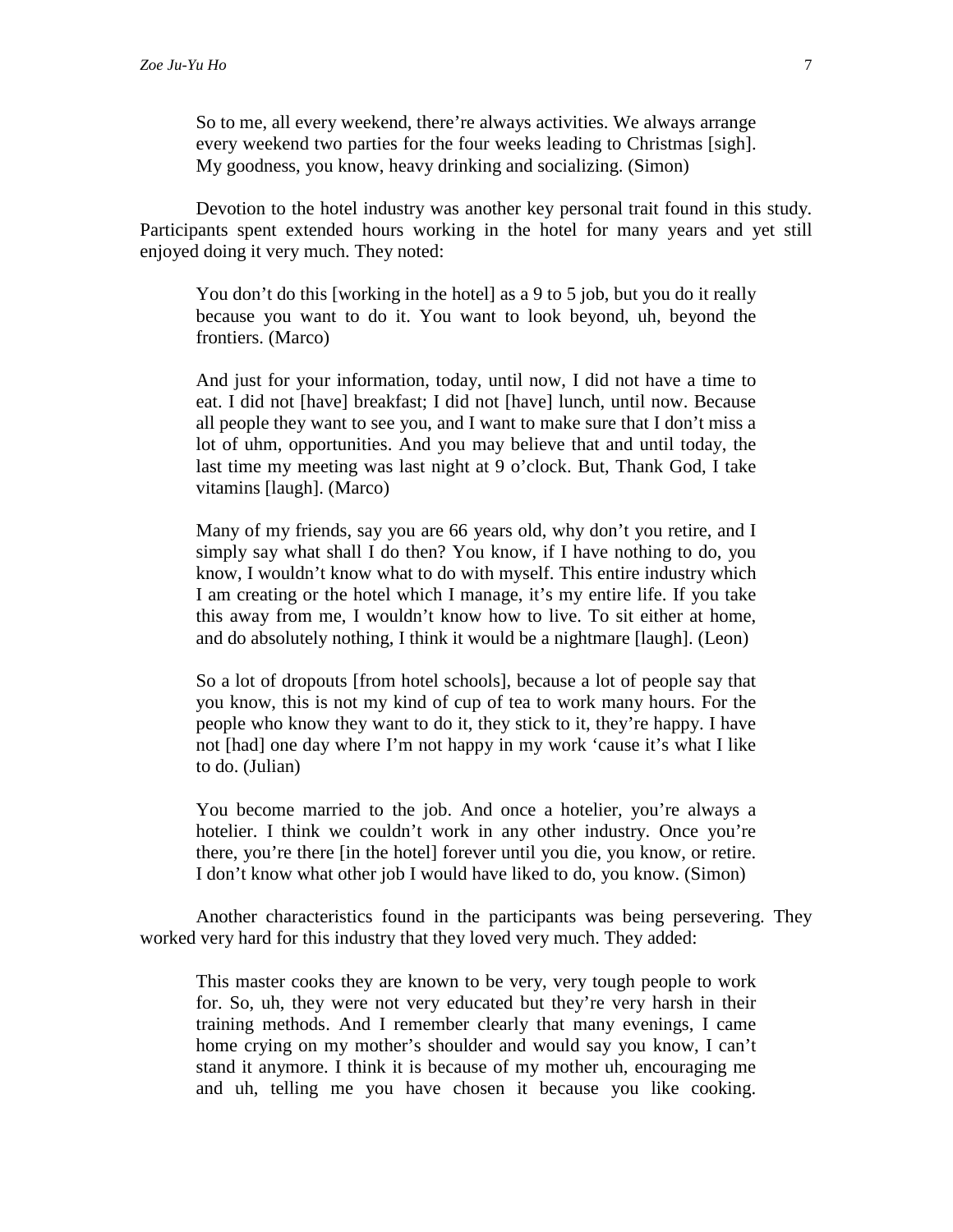Therefore, let not this one person discourage you from it. Today, after forty six years in the business, I still can say it was the most fantastic decision I ever made to work in this industry. (Leon)

None of these gentlemen or my peer colleagues would never ever come to this part [Asia] and take this job that we are doing. Uh, because the uhm, benefits which one has financially or living wise, brings with it also a lot of pain so to speak. Uh, first of all, the long hour working, none of our European colleagues would ever, ever accept the working time of what we are producing here [China]. (Leon)

Since it was not the first time for us [overseas assignment]. So we have these challenges. We had them in the Middle East; we had them in South Africa; we had them in China. Once you accept it, there were good times also. (Simon)

The participants were found to be open-minded towards their expatriation assignments and local cultures. Participants emphasized that having an open heart to understand the local culture was the key to be successful in overseas assignments. They shared:

The expat himself has to make a decision if he wants to know this [local culture] or not. You know, if he says 'No, I'm not interested in the culture where I live.' I think, uhm, he will make a mistake because he will not understand where he is, you know. If you know where, you know, certain decisions come from because of Taoism or Confucius or what other traditions in this country. In the family life, you know, you can understand your staff much better and why they are making decision, what are the pressures of these people, you know. (Julian)

The assignment to come to China, uhm, was again not a question of will I like it there or what is China. I simply said, okay, let me see what the country can offer, or what can I do to make it success to the assignment I have been assigned to. Uhm, so there was never any question what it is. (Leon)

The blacks [native people] themselves are extremely wonderful people if you come to know them. Uh, they are, once you are able to understand their culture, and I'm grateful that in earlier years, I attended classes too, although in part I do still, uh, attending classes to understand the culture of the blacks. (Leon)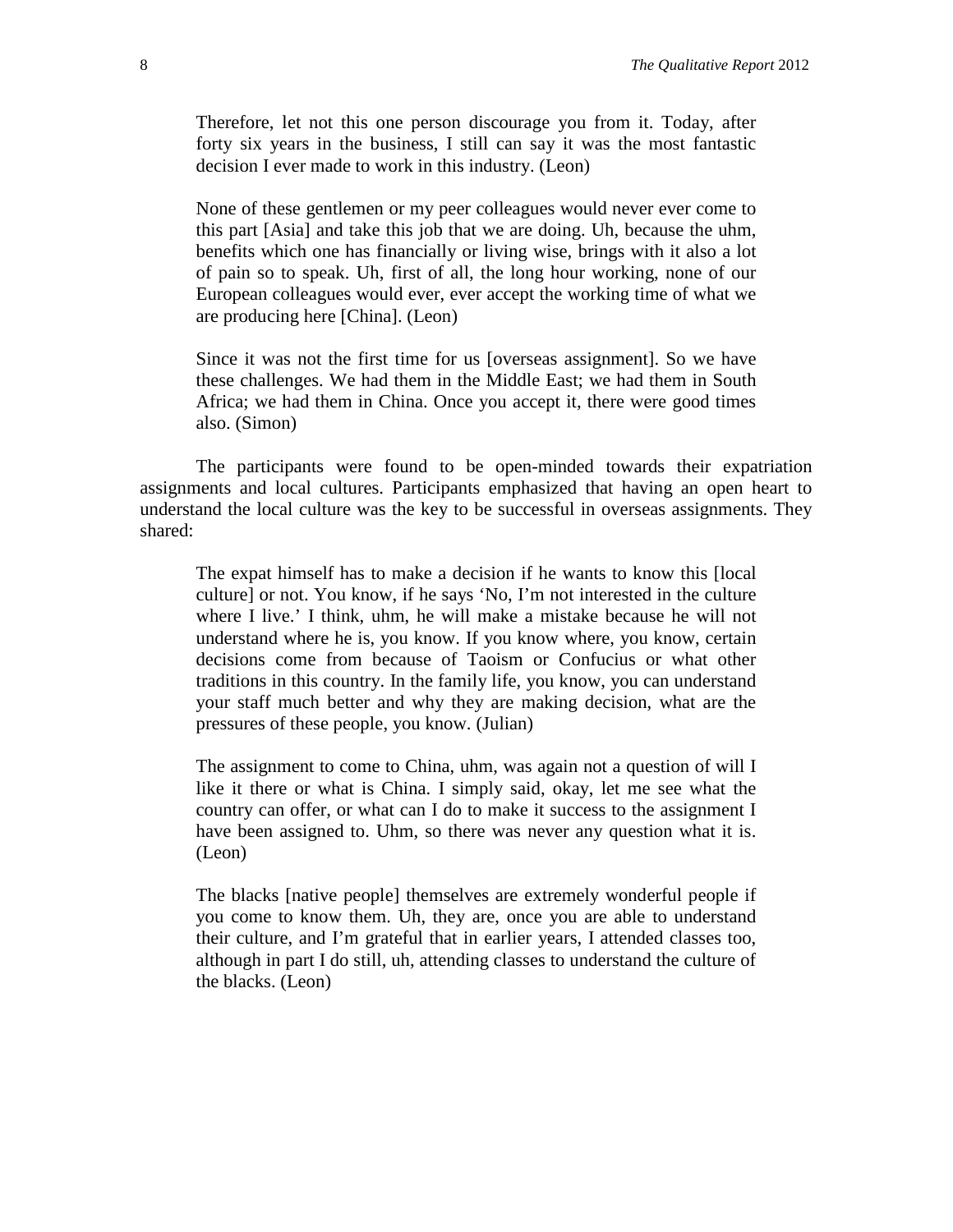## **Theme II: Motivations** *– To expand views of the world by learning different cultures and gaining more experience from their overseas assignments*

Participants in the study decided to accept their overseas appointments based on non-financial related causes which also motivate them to remain in their overseas assignment. Julian chose to become a hotel expatriate soon after he finished his education because he liked to travel, and travel expanded his horizon. He said, "Being in different environments, in my point of view, it keeps you fresh in your mind. If you change every three years, you can look for new things; you come to a new environment." Julian concluded that his motivation to become an expatriate was: "So, I think that uh, for me, it confirmed what I thought when I chose to go into this business, is that I can broaden my view." Simon acknowledged the same motivation with Julian, "The most important I think is that your horizon is much wider. You open your horizon much further and then if you live in Europe only."

Being able to learn different cultures from overseas assignment was another main motivation for participants to work overseas. Julian shared: "For me, this [working overseas] was one way to see other countries and learn the cultures of other countries. Every single experience gave me something to learn and to think about." Leon was also motivated by the free lessons that his overseas assignments provided. He shared, "Having had the chance without spending a single cent to learn so much about the world makes me uh, extremely fortunate." He also shared that one should not take a job only for the financial benefit: "If you look at what you are doing only as a job, which at the end of month pays you whatever salaries. Then, you are at the wrong place. You should not be in the hospitality industry."

Gaining experiences from many of their overseas assignments kept participants motivated to work as expatriates. Participants believed that they could utilize those experiences they learned for their next assignment or even for their life lessons. Julian remarked, "You have a big spectrum of experience that you can draw from. And some of it you can transfer and some of it you can't." Similar motivation was found in Simon's experience. Simon observed: "You learn out of every cultural experience you go through, right. The learning process you go through, you can gain out of it in the future."

## **Theme III: Challenges** *– Cultural/religious differences, language barrier, bureaucratic system, and work family conflict*

Because all participants came from Europe, differences between their own cultures and local cultures in overseas assignments became one of major challenges for them to cope with. Simon found working in Saudi Arabia was very challenging because of the country's unique culture and religion. He noted:

I wouldn't say worst, but Saudi Arabia I think was difficult. Saudi Arabia was, it was a dull lifestyle, its religion, you know, I mean, the country itself, the restrictions you have to have. Unfortunately, being in a situation work is more difficult, you know. I think I would say Saudi Arabia, I think because it was more difficult.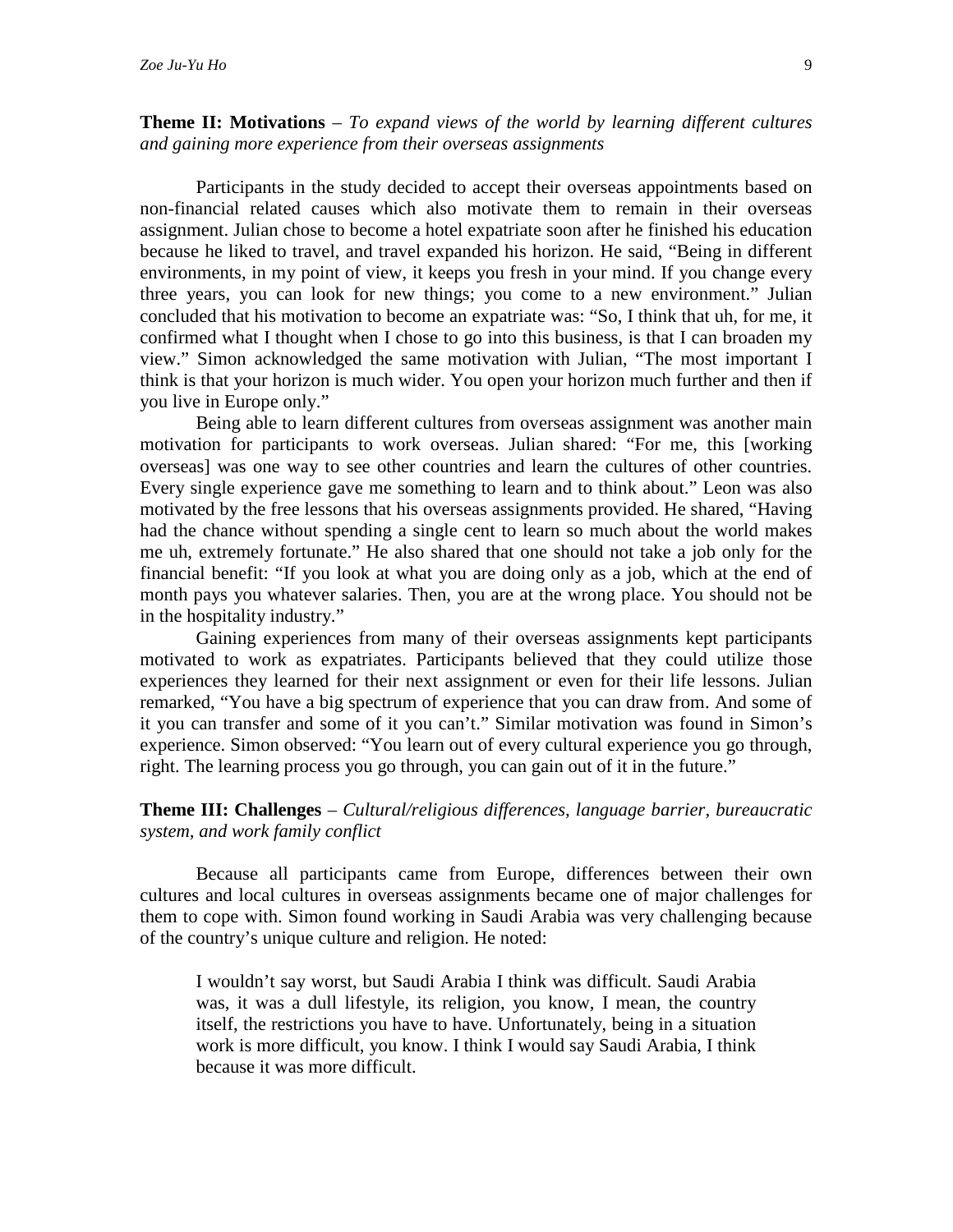When Simon first worked in China in 1983, he experienced some culture shocks. He called his challenging experience a "nightmare." He remarked:

In China you couldn't find anything. I mean, it was very limited, but I mean, there was enough fruits and vegetable. But some things you had to buy, the quality of the meat was, hygiene was total disgusting. [Sigh] So that was our challenge that we had.

I mean, everywhere you go 7 o'clock in the evening everything is closed. You can jump up and down even in this hotel where we stayed, five-star, they call it five-star. No way, no food anymore, 7 o'clock that's it.

I mean, the boys [hotel employees] were hopeless, they were so rude and you know there were big fingernails everywhere, and smoking these days, everyone smoked like a chimney. They disgusted us, completely.

During Julian's overseas assignment in Malaysia, he faced some cultural and religious challenges. He shared:

You deal with Indians, with Chinese, and with Muslims, and which uhm, in this society is very difficult, for this society themselves, to deal with themselves. And if you are then a westerner, being in this environment, I think it is uh, a difficult assignment to understand.

Also I think for a westerner educated in their religion, to understand the Muslim culture is very difficult. Without "touching", just to understand where it comes from and how this goes about. I tried to study this, read the Koran; I tried to understand where this comes from. And uhm, this was a challenge for me in this country [Malaysia].

The second challenge found in the study is language barrier. None of the participants spoke the local languages so that English became commonly used by expatriates to communicate with local employees during their overseas assignments. Simon was challenged by his non-English-speaking Chinese employees. Marco was also surprised by the small percentage of English speaking Chinese employees when he worked in Taiwan. He experienced a language barrier with his local staff. He observed: "Unfortunately, in Taiwan, English is not spoken. Very, very small percentage, very, very small [speaking English]. So communication with my associates becomes a challenge to me."

Participants were challenged by different bureaucratic systems in their overseas assignments. Simon reported Saudi Arabia had many restrictions, and the business environment was very rigorous, therefore, he felt challenged as a hotel expatriate to work in the country. Simon had a similar experience in his China assignments. He found that the communist government was very bureaucratic to work with by saying, "Very difficult there, most difficult work to work with local people and the government people, right, they were really hard and really communist. Very difficult to work with."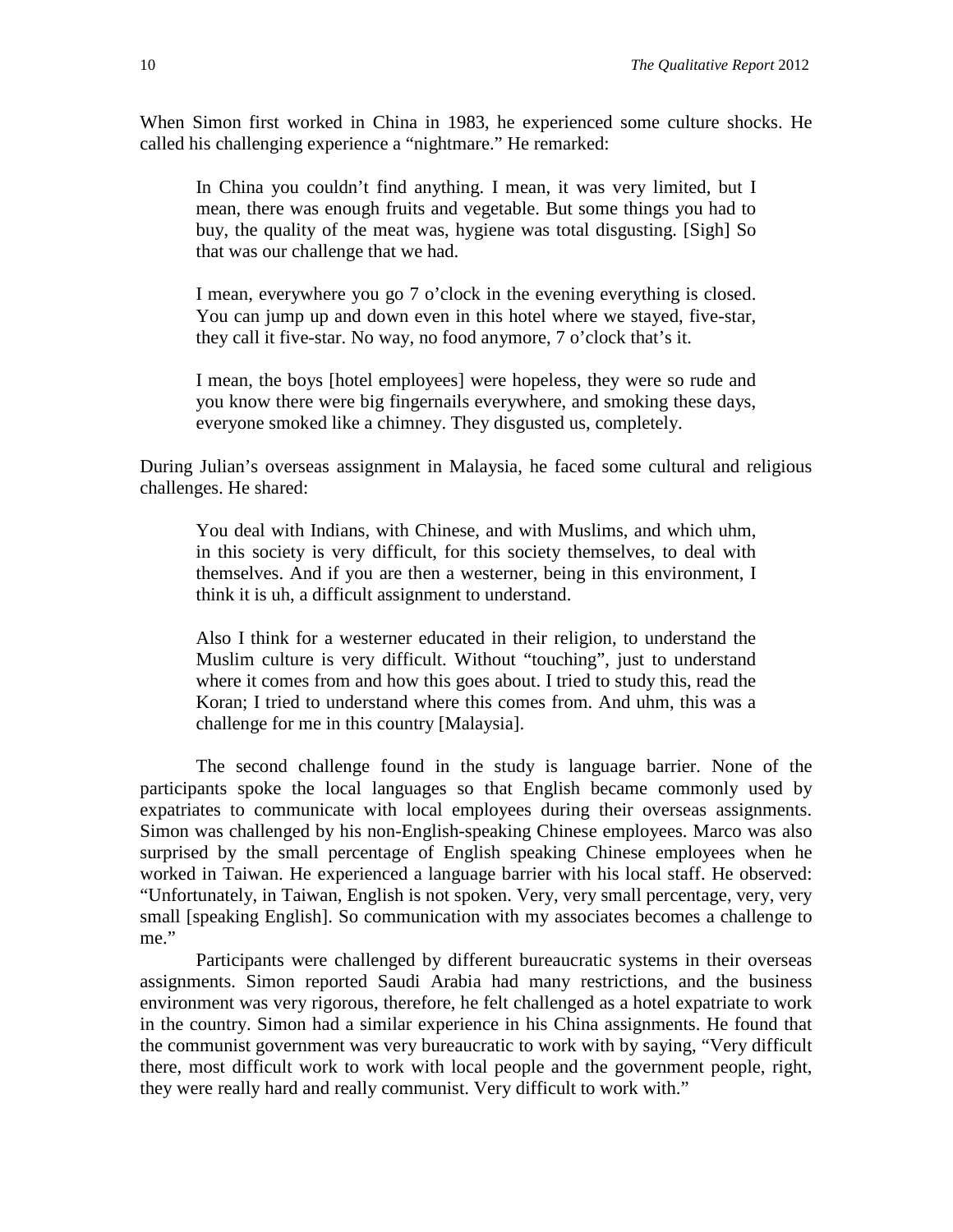In addition to their long working hours, hotel expatriates sometimes report to their overseas assignments without bringing their families. Therefore, balancing their work and family lives becomes an absolute challenge. In this study, participants were found to sacrifice their family and personal relationship in order to remain devoted to their work in the overseas assignment. Marco, married with three daughters, was engaged most of his time in work, so he felt challenged by the pressure from his family members. He observed:

My life started to become extremely busy because of the demanding of the job. And because I used to dedicate very little time to my family and therefore I suffer a lot of pressures from my family, a lot of pressures, so my daughters would say 'What is more important? The money or us?' Because I used to earn a lot of money.

If I could go back again, I would re-do it [overseas assignment], entirely, without one missing there. I would only change one thing. I would not get married [laugh]. It's not because I'm being an arrogant snob. Because my family will suffer, because when you work in this business, this business makes you, and if you want to do it well and successful, you have to neglect your entire life and your entire time. So obviously my family, definitely, has suffered a lot. They start missing me. Sometimes I want to see my children too.

Because working overseas, Simon was suffered from the distanced relationship with his family and relatives in Austria. He observed:

Surely, you live abroad, you contact your [family] as close as you want, you know. It may be the distance of your work, and secondly, in today's world we are so busy with some other things that uhm, sometimes you know, relationships suffer, you know, even personal relationships or family relationships.

Simon painted a picture of his son's two-year-old birthday party. Simon cherished his only son very much but he struggled to see him every day because of his work. He commented on the picture:

He means so much to me and my wife. You even cannot explain such a feeling if you do not have children by yourself. He transformed our lives in such an extent that we are still dreaming sometimes and cannot believe that is really through. He brings us so much joy and happiness to our lives. Because I come home late in weekdays and he is usually in bed already. I can only spend more time with him during weekends.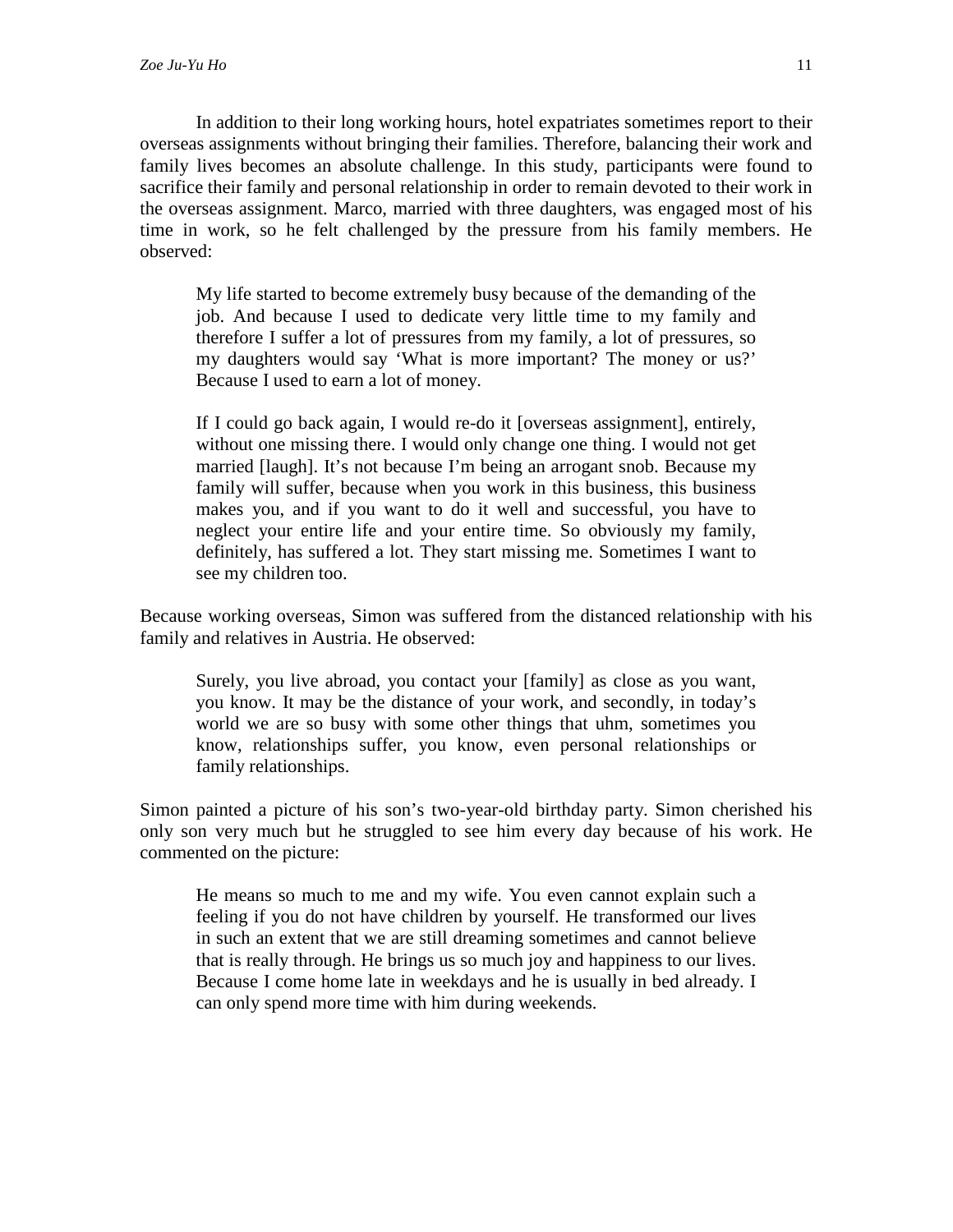**Theme IV: Competencies** *– A leader with skills of being adaptive, culturally sensitive, diplomatic, and glocalized*

Competencies focus on observable behaviors that distinguished superior managers from poor managers (Chung-Herrera, Enz, & Lankau, 2003). Participants in this study were found competent with leadership skill, adaptability, cultural sensitivity, diplomacy, and glocalization. Leadership refers to a manager's ability to achieve organizational objectives and work as a member of a team. Leon demonstrated his competence of leadership in his overseas assignments. He emphasized that his success came from the effort of his hotel management team instead of his own effort: "I believe strongly that never, ever can you do something alone. Whatever achievement now to open the hotel, or when the hotel runs, whatever success comes, comes only from the team and not from one individual." Leon also showed the ability to guide his Chinese employees with his global experiences. He added:

You shall not even think or try to make out of a Chinese colleague a German, but rather to guide and teach the Chinese, you know, to organize themselves in a better way to do their job which you have learned for many, many years in the hospitality industry.

Julian understood his responsibility of being a hotel expatriate was to achieve operational goals through leading and motivating his team:

In China, you are more like a coach, which leads the way. And people would appreciate if you teach and show them things they don't know.

I think the most important part for me in my experience is that you show people, doesn't matter who you are, uh that you are not somebody aloof floating around as a general manager or foreigner. This doesn't change if you're expat or not. It's a leadership issue, which I think is the most important thing.

Adaptability refers to a manager's ability to adapt to changing circumstances, different working practices, and different cultures (Chung-Herrera et al., 2003; Hurn, 2006). This competence is revealed in the responses of hotel expatriates participants in the study. In particular, this competence is evident for participants to remain on their assignments. Simon noted:

I have worked in so many countries. In order to survive, you have to adapt to first to country, to the religion, and also to the people.

Sometime it is difficult to live like in the Middle East or South Africa or so. Many of my friends burned out, what they said they couldn't take it. So, that's why I think it's very important, especially in our industry, to adapt, be easy going, and that reflects good patience in China.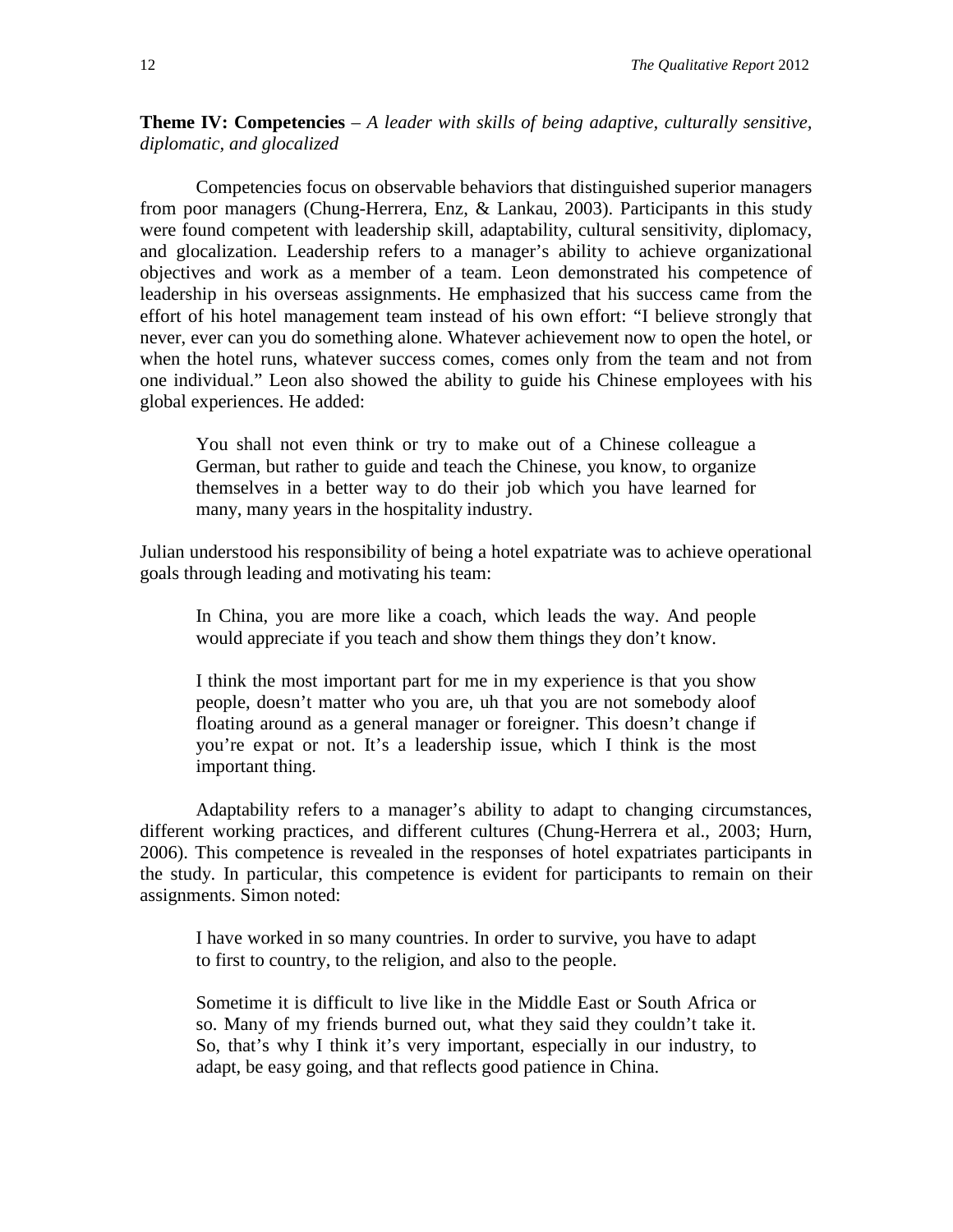The most challenging assignment for Julian was his expatriation in Malaysia because he was challenged by the country's three different ethnic groups - Chinese, Muslin, and Indian. However, because of his ability to adapt to different societies, he was able to accomplish his assignment in Malaysia. His learning experience of adapting to different cultures had further assisted him in making a better adjustment in his overseas assignment in Taiwan:

Taiwan was not a challenge after Malaysia. So it was uh, actually easier to adapt, easier to understand where you are. But I learned a lot in Malaysia from the Chinese culture because we had Chinese people, and I learned from three cultures in one country which is very good.

Cultural sensitivity refers to a manager's ability to respect and understand local cultures and approach cultural differences with an open mind (Heller, 1980). The participants were also found to equip cultural sensitivity as one of their main competences. Leon shared that approaching cultural differences with an open mind was the key to successful expatriation by noting his experience of working in 24 different countries, "You need a lot of understandings to accept different cultures. To be able to work with your local colleagues, you shall not even think or try to make out of a Chinese colleague a German." Julian emphasized that being able to accept different cultures in the local community helped him understand his local employees better: "You can understand your staff much better. Why they are making decision or not some of these things, or you know, what are pressures for these people."

Leon opined that to be able to satisfy the company's shareholders, especially the local hotel owners and IHCs was very important to a hotel GM. He considered himself as a diplomat between his hotel management company and local hotel owners.

You have to find the balance between the two [local owners and hotel management company], and sometimes not so easy to uh, balance with the hotel management company, and how to explain to the owners the situation, how to communicate with the owner, who is a Chinese national and believe in his culture. So you need a lot of balancing acts sometimes in order to keep the peace between [them].

Glocalization refers to a manager's ability to think globally and act locally during their overseas assignments (Wind, 1986) which is an important competence for international managers. Hotel expatriate are hired by IHCs in order to maintain corporate management standards in their overseas properties. They need to think globally to reflect corporate management standards and policies as well as act locally to apply approaches that domestic employees will accept and get jobs done efficiently and effectively. Glocalization was a significant competence shared among the participants. Julian stated:

It's your part of your job description to have a mission, and communicate a mission, and [have] multiple people to, to follow. And uh, so it has nothing to do with the culture or the country. The difference is how do you communicate this and how do you get the people to do the things you want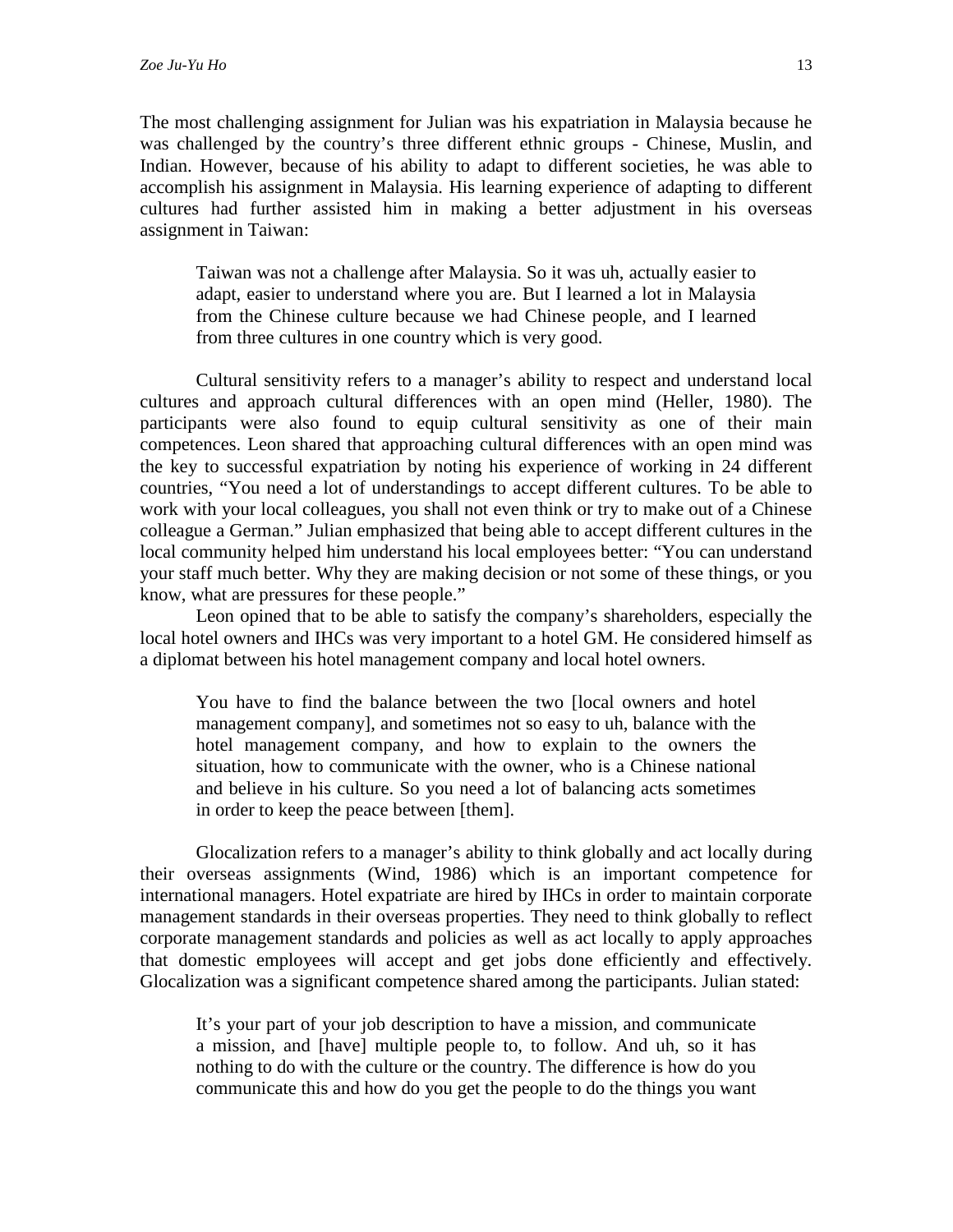them to do. Uh, which then has to do with the people's behavior, social structure, uh, way of how they want to learn, how they perceive information, and also the means of communication.

Leon who had many years of hotel experience in 24 different countries emphasized:

To guide and teach the Chinese, you know, to organize themselves in a better way to do their job which you have learned for many, many years in the hospitality industry

## **Theme V: Roles/Identities** *– A teacher, leader, learner, contributor, and role model*

The last theme found in this study was related to roles and identities that hotel expatriates perceived for themselves during their overseas assignments. This study discovered five perceived identities from the research participants. Leon perceived himself as a teacher among local employees during his overseas assignments. Leon taught his employees how to perform their jobs in a more effective way and to value what they contributed to their jobs. He emphasized:

I teach my people, uh, to say nobody is more important than the other, the general manager is not more important than the dish washer. And I expect that everybody respects this and uh, does this belief and executes this belief.

Julian considered himself more like a coach among his Chinese employees: "In China you are more like a coach, and people accept that and appreciate if you teach and show them things they don't know."

Identity as a leader was also found among the participants. Julian considered himself a leader in his expatriate assignments and thought that his role as a leader would not change because of the change of his assignments:

It is the expat's function to find out where does he contribute to the company, as a leader and a general manager. What are your areas which you should look into uh, to give an impact. But this doesn't stop with the country, this is in every, it's your part of your job description to have a mission, and communicate a mission, and multiple people to, to follow. And uh, so it has nothing to do with the culture or the country. The difference is how do you communicate this, and how do you get the people to do the things you want them to do.

During their overseas assignments, participants also perceived themselves as learners to explore and learn different cultures in different countries. Participants noted:

For me, this [working overseas] was one way to see other countries and learn the cultures of other countries, and expand my horizon. (Julian)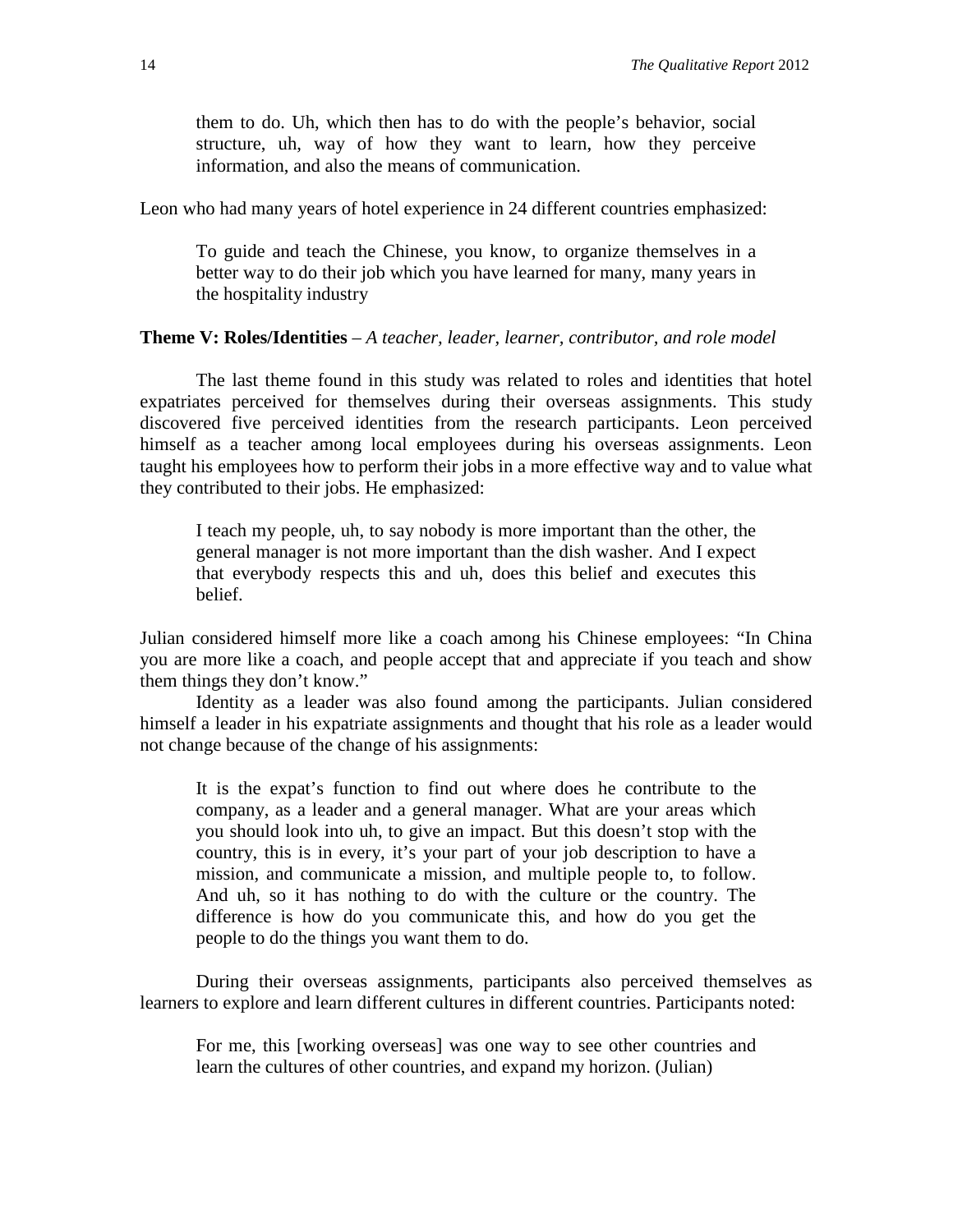I learn a lot from them [his local employees]. I think they can learn some from me, but I think I learn a lot from the local staff in the every country. And uhm, mentality wise, food wise, uh philosophy wise. There's a lot of things you can learn. (Julian)

I mean learning, you learn out of every cultural experience you go through, right. We all can learn from each other. I think that's one important thing, and you do become more open also, right, and you open up yourself. (Simon)

I do not want to learn from the expatriates, I want to learn from the locals; I want to get into the culture. To understand the culture to be more successful in life, in your meetings, because you have to make the best you can. (Marco)

Leon traveled to work in many countries. He was always fascinated with the local histories and cultures. He emphasized that there was good and bad in every country where he had worked but each country had something unique to offer. He relayed his experience in South Africa:

The blacks themselves are extremely wonderful people if you come to know them. Uh, they are, once you are able to understand their culture, and I'm grateful that in earlier years, I attended classes to understand the culture of the blacks.

It's very interesting to, to learn about it [African culture]. That, itself was interesting. And uhm, my entire 10 years there was a wonderful experience. It was my most beautiful time in my entire career, and especially if you think about it, you know that I didn't like it at all at the beginning.

A role of being a contributor was also found in the study. As a hotel expatriate, Mr. Leon felt proud that he could contribute to the local economy and the development of the foreign country in a very small way. A news clip with a photo from a local newspaper about Leon being appointed as an honorable citizen of a city in China was provided by Leon as a personal document in the study. He was a general manager of an opening hotel in the city at the time. He commented on the news clip:

[In the award ceremony] I was asked if it would be possible to represent my country I come from. So, in front of 500 people, I sang a German folk song which my secretary translated into Chinese. So, that in itself was a tremendous experience. And I was in the newspaper, in the local newspaper, uh, photographs were made and I was presented with a plaque that I would be a citizen of XXX. That was an achievement!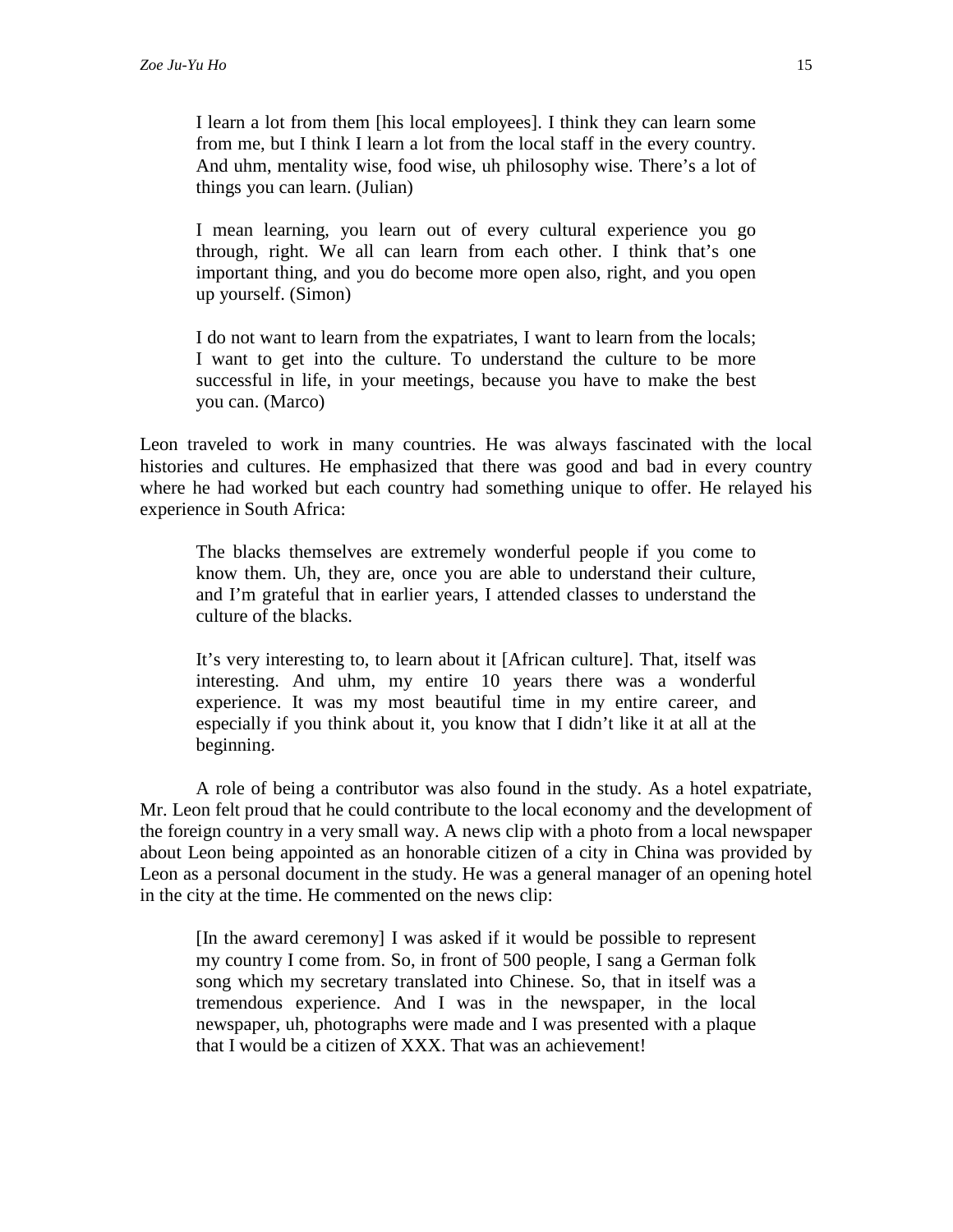He also shared: "For the last four years, in this progress of China, it makes me feel somehow proud, that in a very, very, very small fashion I can contribute to the development of this country." Simon added his contributions about changing the mentality of his Chinese employees: "Look what happened in 1983 and now, how many things have changed, right. Look Shanghai, Guangzhou today, you wouldn't recognize it anymore, right."

Because of Leon's seniority in the hotel industry, he perceived himself as a role model to his local staff:

So, I worked my way all the way up until today. I learned all aspects and every part of the hotel, and I can tell my staff that what you do, I have done myself several, several years ago.

The general manager is not more important than the dishwasher. And I expect that everybody respects this and uh, does this belief and executes this belief.

I, uh, don't see one local employee. They are part of the team. Only that they carry different names than my European colleagues"

#### **The Coherent Theory**

Based on five discovered main themes in the study, the researcher developed a key assertion as the coherent theory to answer her research questions. The coherent theory was—in the context of the hotel industry, hotel expatriates with specific personality characteristics, motivations, and competencies are capable of coping with derived challenges and remaining overseas while perceiving themselves in different roles and identities.

## **Discussion**

This study captured the lived experiences of four western hotel expatriates working in the GCA. The research findings implied that specific personality characteristics, motivations, and competencies have helped hotel expatriates cope with derived challenges from assignments and make them remain overseas while perceiving themselves in different roles and identities. Further discussions on these findings of personal characteristics, motivations, and competencies of hotel expatriates were as followed.

## **Personal Characteristics**

In this study, the hotel expatriate participants were found to be a hands-on and people person who devoted to the hotel career with perseverance and an open mind. The participants' characteristic of being a people person fits ideally in their hotel career because the industry focuses on a people orientation in nature. In addition, having outgoing, people oriented personalities are more likely to help hotel expatriates interact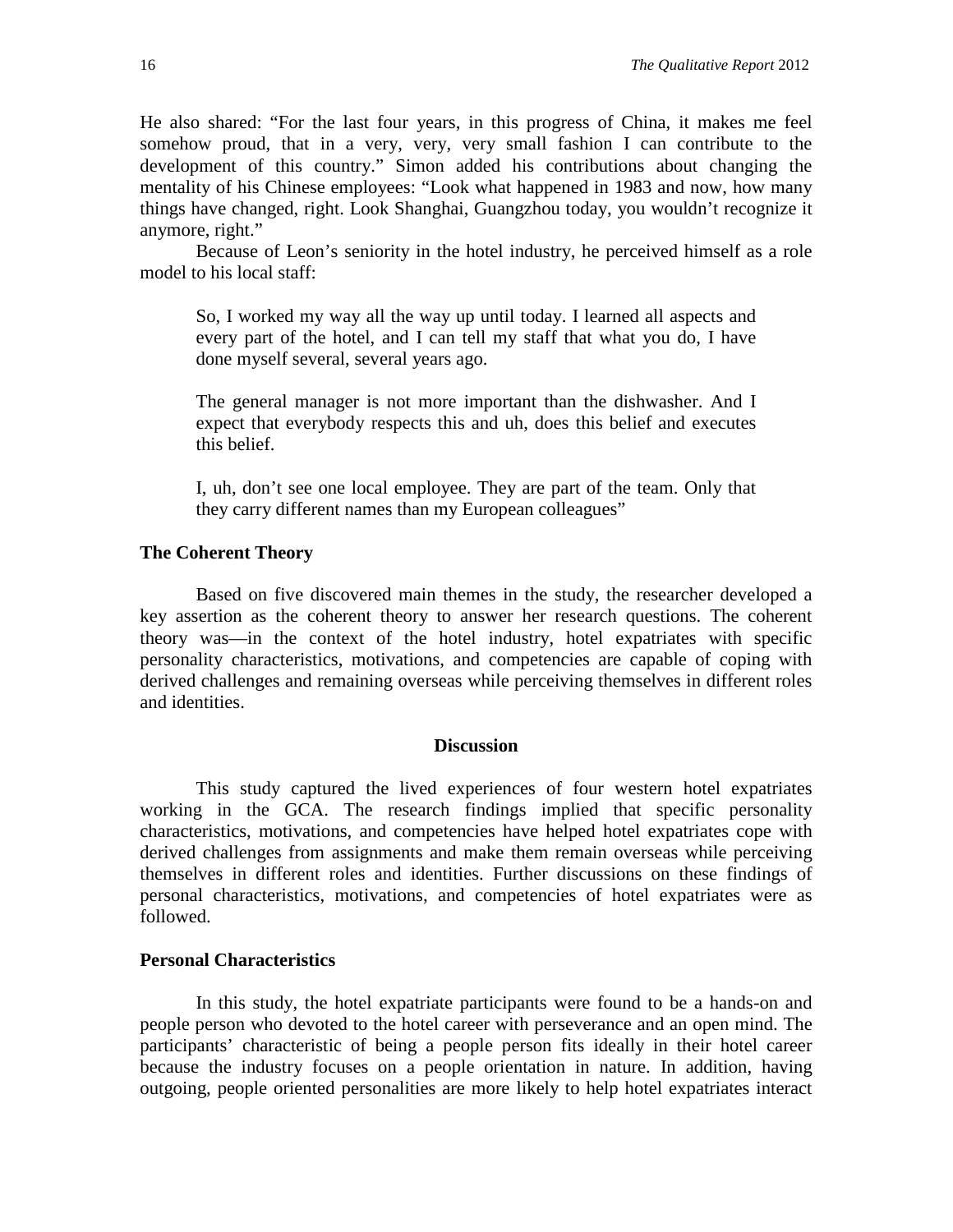effectively with local employees. This implication is supported by Huang, Chi, and Lawler (2005) whom sampled 83 American expatriates in Taiwan from different occupations and found that extrovert expatriates interacted better with local people at work and in daily living activities because they were more willing to speak actively with their native subordinates and colleagues.

This study also found the participants devoted themselves entirely to the hotel career. They were persevering to fulfill their missions and responsibilities in expatriate assignments. This finding is consistent with studies from Caligiuri (2000) and Rolland (2002). They had found that expatriates with high conscientiousness—being responsible, hardworking, persevering are more likely to become leaders who commit to their tasks and complete their assignments. The persevering and devotion characteristics found in the research were evident in keeping hotel expatriates on their overseas assignments.

Having an open mind was also found in the participants as one of their personal characteristics. They were very open to different cultures and were very interested in learning local cultures from local people. Teagarden and Gordon (1995) found that individuals who show openness to a new culture better fit into the environment. In this study, participants' fertile overseas working experiences—more than nine countries over 20-year work experience in the hotel industry were evident in participants' open-minded characteristic.

In addition to the findings from previous studies regarding personal traits of expatriates in different industries, this study discovered a unique personality characteristic of hotel expatriates—being hands-on. Participants in the study didn't like to sit in their offices. They liked to be in the front-line and assist their staff for any operational problems. This character was likely to help hotel expatriates fit well in their career because the industry focuses on operation details and complexity.

## **Motivations**

In this study, participants in this study were primarily driven by nonfinancial factors to work overseas and remain in their expatriate assignments. Previous research indicated that the common motives of managers who decide to take international assignments include financial benefits, personal interests, and career advancement (Miller & Cheng, 1978). Financial benefits such as higher salaries, extra incentives, and expatriate fringe benefits and compensation are usually the key motivation for managers to work overseas, especially for European expatriates, because they attempt to escape high taxation levels in Europe (Suutari & Brewster, 2000). In this study, although all participants came from Europe, they were found to be motivated to become expatriates and retain their expatriation by nonfinancial factors. They shared that expanding their views of the world, learning different cultures, and gaining experiences from their assignments were main reasons they remained to be an expatriate. These nonfinancial motivations keep turning expatriates on to working in many different countries and being successful in their overseas assignments. In addition, when expatriates become more senior and facing critical challenges in their overseas assignments, financial related motives may not be significant and strong enough to stimulate them to work overseas persistently.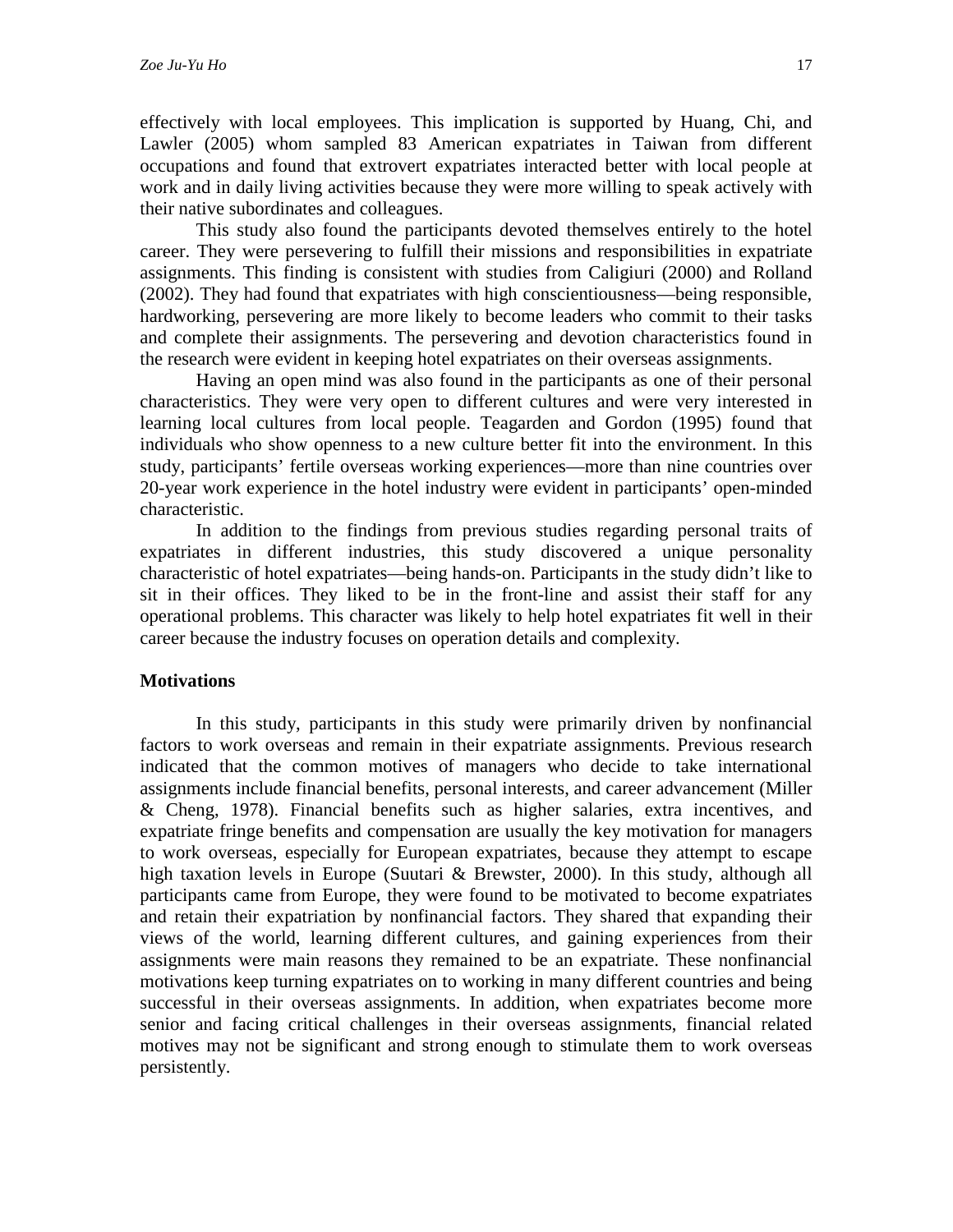## **Competencies**

Marx (1999) stated that most international managers were appointed by their companies based on their technical competence without any consideration of their ability to work overseas. However, managers with good performance records in the domestic operation do not necessarily fulfill the responsibilities of their overseas assignments (Marquardt & Engel, 1993). Expatriation is often characterized by high levels of stress because expatriates need to move through the process of relocation and cultural adjustment (Furnham, 1990). Researchers had found that expatriates' inability to cope with the stress from their assignment would likely set off their disengagement with the assignment, which may result in a premature return to their home countries or poor job performance in the current assignment (Caligiuri, 2000; Huang et al., 2005).

There have been many research efforts in establishing management competencies and skills across different industries. The most frequently identified management competencies are adaptability, flexibility, communication skills, cultural sensitivity, and leadership skills (Bueno & Tubbs, 2004; Chung-Herrera et al., 2003; Engholm & Rowland, 1996; Heames & Harvey, 2006; Hurn, 2006; Kriegl, 2000; Whitfield, 1995). In this study, the finding of three competences of hotel expatriates - leadership, adaptability, and cultural sensitivity is consistent with the previous literature. These three competences were evident in helping hotel expatriates make better adjustments in foreign countries and remain in their overseas assignments. In addition, this study uncovered two other important competencies that hotel expatriates equipped to conquer their challenges from overseas assignments. They were diplomacy and glocalization. Participants in this study were competent in being diplomatic among local hotel owners and between local owners and IHCs. With the diplomatic skill, hotel expatriates are more likely to find a balance to meet both IHCs operation standards requirements and needs of local owners, thus maximize the welfare of all parties. How IHCs and local hotel owners satisfy hotel expatriates' performance may determine whether expatriates may remain in their assignments or not.

This study also uncovered the competence of glocalization among participants. Glocalization, a portmanteau of globalization and localization introduced by Wind (1986) is the concept of thinking globally and acting locally. It suggests that the strategy of an international corporation follows a worldwide perspective, but that every detail of the strategy takes into accounts the characteristics and cultural differences of the local country where its subsidiary is located. The participants in this present study had been hired by well-known IHCs to build and maintain corporate management standards in their overseas properties. With the skill of glocalization, hotel expatriates are more likely to think globally - to reflect corporate management standards and policies, and act locally to apply local approaches that native employees would accept to perform their jobs efficiently and effectively.

This study was an effort to identify unique personal characteristics, motivations, and competencies of hotel expatriates. Based on the finding, this study concluded with a coherent theory—in the context of the hotel industry, hotel expatriates with specific personal characteristics (hands-on, people oriented, devoted to the hotel career, persevering, and open-minded) , motivations (expanding their views to the world, learning different cultures, and gaining experiences from their assignments), and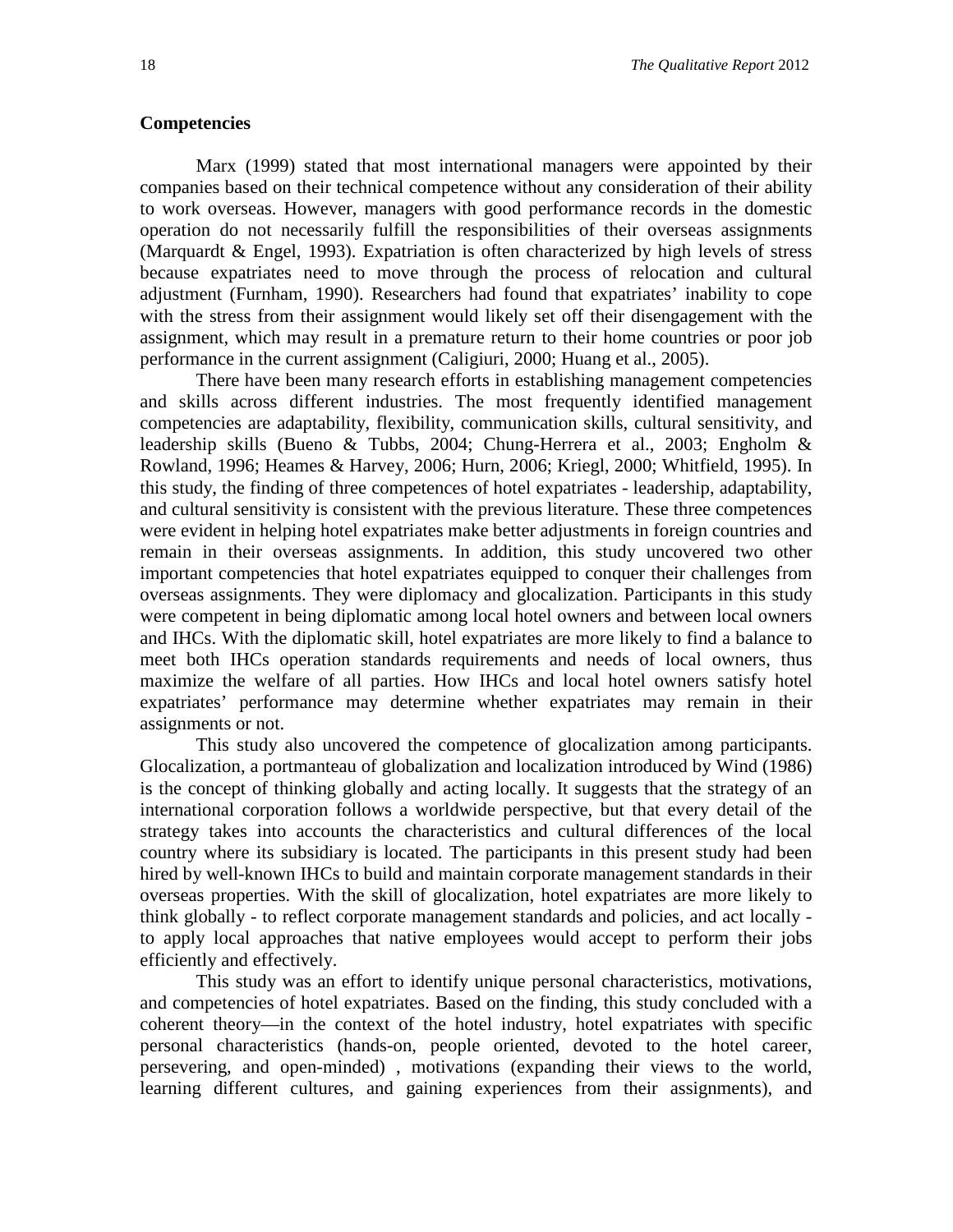competencies (adaptability, cultural sensitivity, leadership, diplomacy, and glocalization) are capable of coping with derived challenges (cultural/religious differences, language barrier, bureaucratic system, and work family conflict) and remaining overseas while perceiving themselves in different roles and identities (teacher, leader, learner, contributor, and role model). The results of this study also indicated that participants' personality characteristics were the dominate element that further enhanced the development of their motivations and competencies. However, these three elements, personality traits, motivations, and competencies together are crucial to make hotel expatriates remain in their overseas assignments; no one element can work alone or be omitted.

This study is significant because it provides a broaden insight into hotel expatriates' overseas working experiences. The findings of this study provide useful information about hotel expatriates' personal characteristics, motivations and competencies for IHCs and may further assist them to develop effective human resources practices, such as selection, motivation, training, and retention. From educational institutions' perspectives, hospitality administration programs may design relevant curricula, such as cultural diversity to help students succeed in their future careers in the hotel industry.

## **Limitation of the Study**

Given the nature of qualitative research and the size of the participant sample, the conclusion presented in this study is specific to this unique group of participants. This study does not intend to generalize the findings to a larger population. Accordingly, the conclusion and theory emerging from this study are firmly grounded in the data.

#### **Recommendations for Future Research**

This present research studied only the successful experiences of male European hotel expatriates. Thus, three recommendations for future research include: (a) to study hotel expatriates with premature experience and successful experience in order to explore the different personal characteristics between them, (b) to compare male and female hotel expatriates' experiences from their overseas assignments, and (c) to study characteristics of hotel expatriates' from nationalities other than European, and compare to the findings of the present study.

#### **References**

- Berg, B. L. (2004). *Qualitative research methods for the social sciences* (5th ed.). Boston, MA: Pearson Education.
- Black, J. S., Gregersen, H. B., Mendenhall, M. E., & Stroch, L. D. (1999). *Global assignments: Expatriating and repatriating international managers*. San Francisco, CA: Jossey-Bass.
- Bogdan, R. C., & Biklen, S. K. (1998). *Qualitative research for education: An introduction to theory and methods*. Boston, MA: Allyn and Bacon.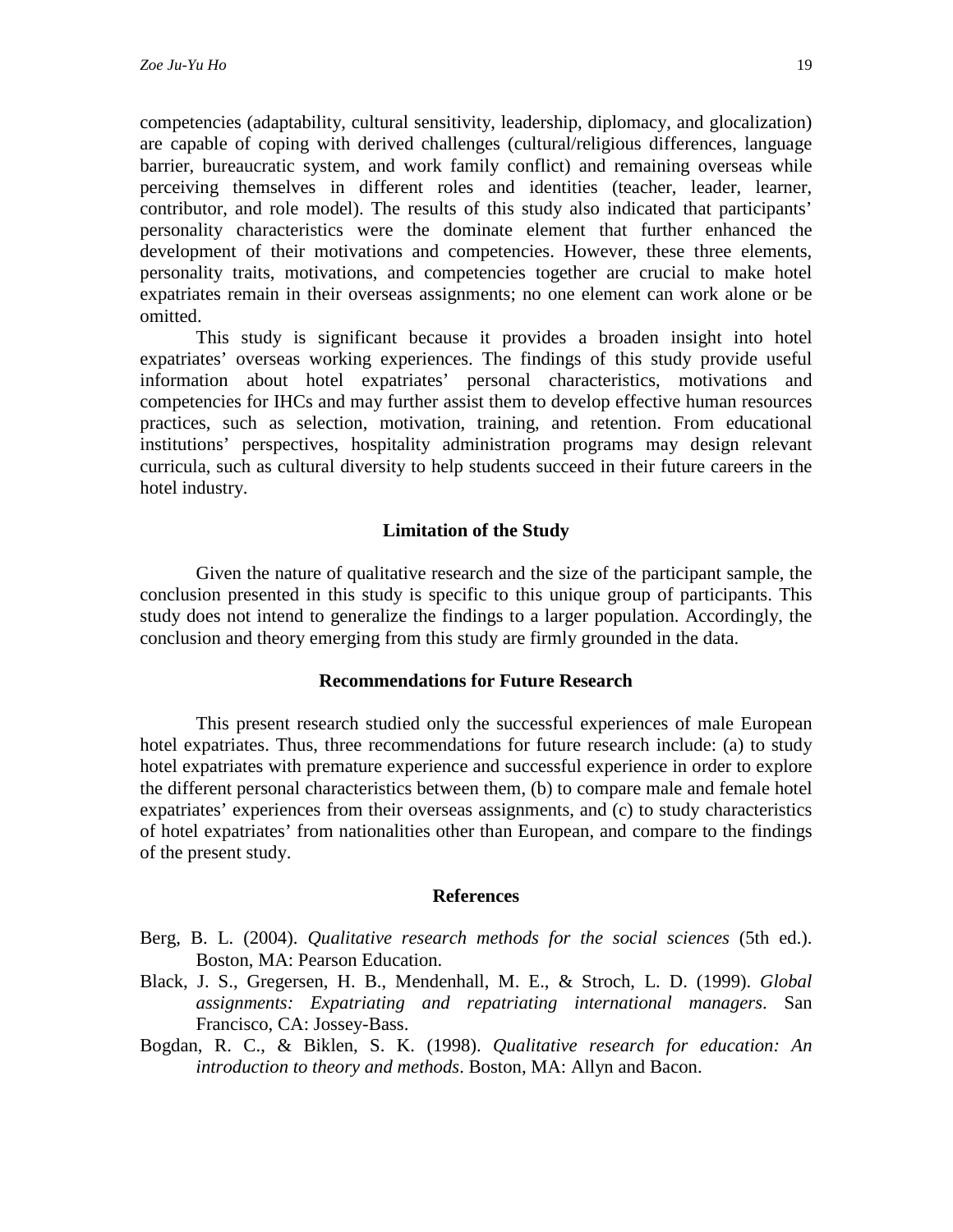- Brewster, C. (1995). Effective expatriate training. In J. Selmer (Ed.), *Expatriate management: New ideas for international business* (pp. 17-36). Westport, CT: Quorum Books.
- Bueno, C. M., & Tubbs, S. L. (2004). Identifying global leadership competencies: An exploratory study. *Journal of American Academy of Business*, *5*(1/2), 80-87.
- Caligiuri, P. M. (2000). The big five personality characteristics as predictors of expatriates' desire to terminate the assignment and supervisor-rated performance. *Personnel Psychology*, *53*, 67-88.
- Chung-Herrera, B. G., Enz, C. A., & Lankau, M. J. (2003). Grooming future hospitality leaders: A competencies model. *Cornell Hotel and Restaurant Administration Quarterly*, *44*(3), 17-25.
- Engholm, C., & Rowland, D. (1996). *International excellence: Seven breakthrough strategies for personal and professional success.* New York, NY: Kodansha America.
- Feng, F., & Pearson, T. E. (1999). Hotel expatriate managers in China: Selection criteria, important skills and knowledge, repatriation concerns, and causes of failure. *Hospitality Management*, *18*, 309-321.
- Forster, N. (1997). The persistent myth of high expatriate failure rates: A reappraisal. *International Journal of Human Resource Management*, *8*, 414-433.
- Furnham, A. (1990). Expatriate stress: The problems of living abroad. In S. Fisher & C. Cooper (Eds.), *On the move: The psychology of change and transition* (pp. 236- 254). Chichester, UK: John Wiley & Sons.
- Glesne, C. (1998). *Becoming qualitative researchers: An introduction* (2nd ed.). New York, NY: Addison Wesley Longman.
- Harrison, J. K. (1994). Developing successful expatriate managers: A framework for the structural design and strategic alignment of cross-cultural training programs. *Human Resource Planning, 17*(3), 17-35.
- Heames, J. T., & Harvey, M. (2006). The evolution of the concept of the executive from the 20th century manager to the 21st century global leader. *Journal of Leadership & Organizational Studies*, *13*(2), 20-41.
- Heller, J. E. (1980). Criteria for selecting an international manager. *Personnel, 57*(3), 47- 55.
- Hofstede, G. (1980). Motivation, leadership and organization. *Organizational Dynamics, 9*(1), 42-63.
- Hogan, R. T., & Shelton, D. (1998). A socioanalytic perspective on job performance. *Human Performance, 11*, 129-144.
- Huang, T., Chi, S., & Lawler, S. J., (2005). The relationship between expatriates' personality traits and their adjustment to international assignments*. International Journal of Human Resource Management, 16*(9), 16-56*.*
- Hurn, B. J. (2006). The selection of international business managers: Part 1. *Industrial and Commercial Training*, *38*(6), 279-286.
- Kriegl, U. (2000). International hospitality management: Identifying important skills and effective training. *Cornell Hotel and Restaurant Administration Quarterly*, *41*(2), 64-71.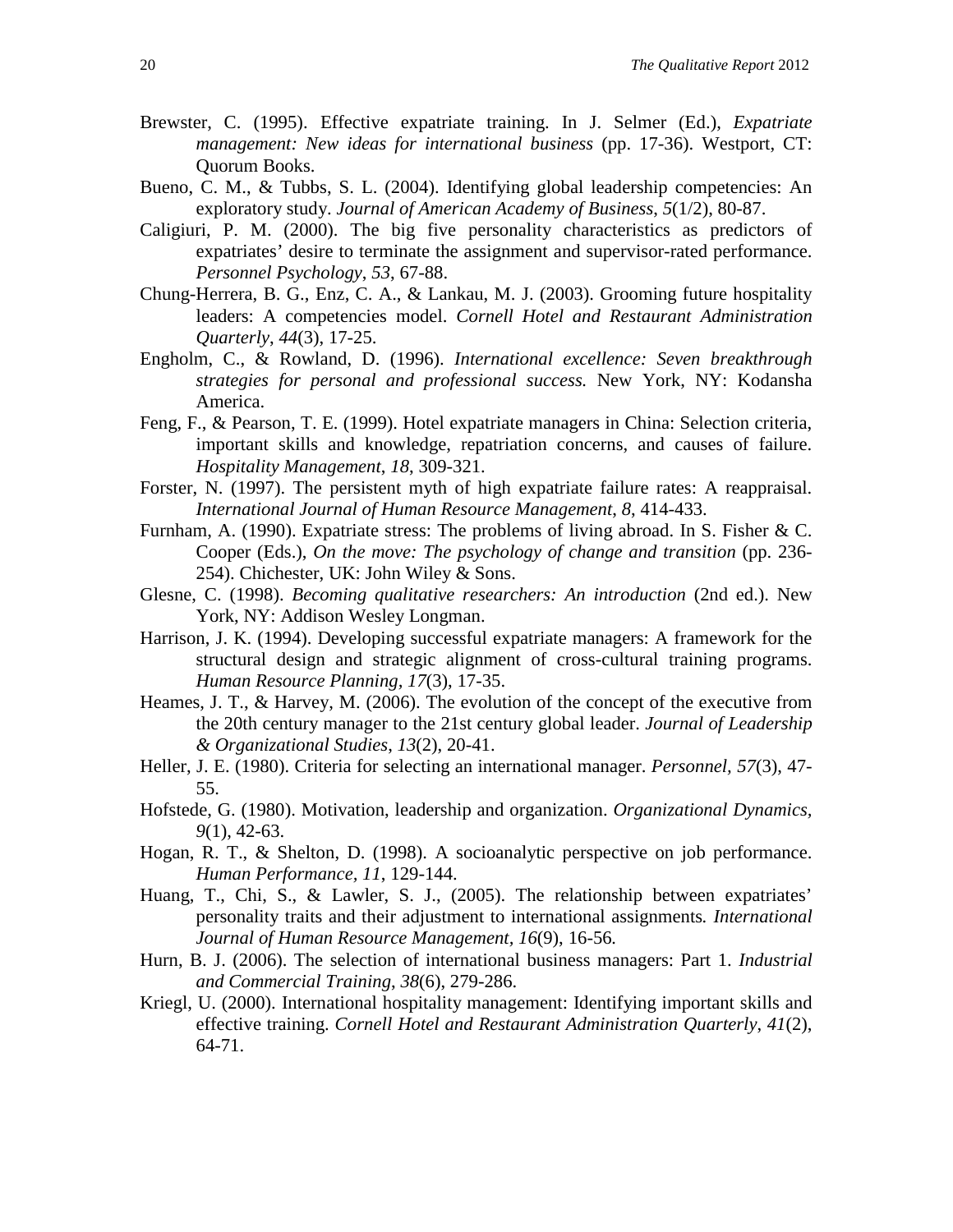- Lee, H., & Liu, C. (2006). Determinants of the adjustment of expatriate managers to foreign countries: An empirical study. *International Journal of Management*, *23*(2), 302-311.
- Lincoln, Y. S., & Guba, E. G. (1985). *Naturalistic inquiry.* Beverly Hill, CA: Sage.
- Lomax, S. (2001). *Best practices for managers and expatriates: A guide on selection, hiring, and compensation*. New York, NY: Wiley.
- Marx, E. (1999). *Breaking through cultural shock*. London: Nicolas Brealey.
- Marquardt, M. J., & Engel, D. W. (1993). HRD competencies for a shrinking world. *Training and Development, 46*(5), 59-65.
- Mendenhall, M., & Oddou, G. (1985). The dimensions of expatriate acculturation: A review. *Academy of Management Review*, *10*(1), 39-47.
- Miller, E. L., & Cheng, J. (1978). A closer look at the decision to accept an overseas position. *Management International Review*, *18*(3), 25-33.
- Ones, D. S., & Viswesvaran, C. (1999). Relative importance of personality dimensions for expatriates selection: A policy capturing study. *Human Performance*, *12*(3/4), 275-294.
- Rolland, J. (2002). The cross-cultural generalizability of the five-factor model of personality. In R. McCrae & J. Allik (Eds.), *The five-factor model of personality across cultures* (pp. 7-28). New York, NY: Kluwer Academic / Plenum Publishers.
- Shay, J., & Tracey, J., (1997). Expatriate managers. *Cornell Hotel and Restaurant Administration Quarterly*, *38*(1), 30-35.
- Shenton, A. K. (2004). Strategies for ensuring trustworthiness in qualitative research projects. *Education for Information*, *22*, 63-75.
- Spradley, J. P. (1980). *Participant observation*. Wadsworth, IL: Thomson Learning.
- Strauss, A., & Corbin, J. (1998). *Basics of qualitative research: Techniques and procedures for developing grounded theory* (2nd ed.). Thousand Oaks, CA: Sage.
- Suutari, V., & Brewster, C. (2000). Making their own way: International experience through self-initiated foreign assignments. *Journal of World Business, 35*(4), 417- 436.
- Taylor, S. J., & Bogdan, R. (1998). *Introduction to qualitative research methods: A guidebook and resource* (3rd ed.). New York, NY: Wiley.
- Teagarden, M. B., & Gordon, G. D. (1995). Corporate selection strategies and expatriate manager success. In J. Selmer (Ed.), *Expatriate management: New ideas for international business* (pp. 17-36). Westport, CT: Quorum Books.
- Tung, R. (1981). Selection and training of personnel for overseas assignments. *Columbia Journal of World Business*, *16*(1), 68-78.
- Whitfield, M. (1995). High-flyer hazards. *People Management*, *1*(24), 9.
- Wind, Y. (1986). The myth of globalization. *The Journal of Consumer Marketing, 3*(2), 23-26.
- World Tourism Organization. (2003). Tourism market trends: Regional trends Asia and the Pacific. Retrieved from<http://www.world-tourism.org/facts/tmt.html>